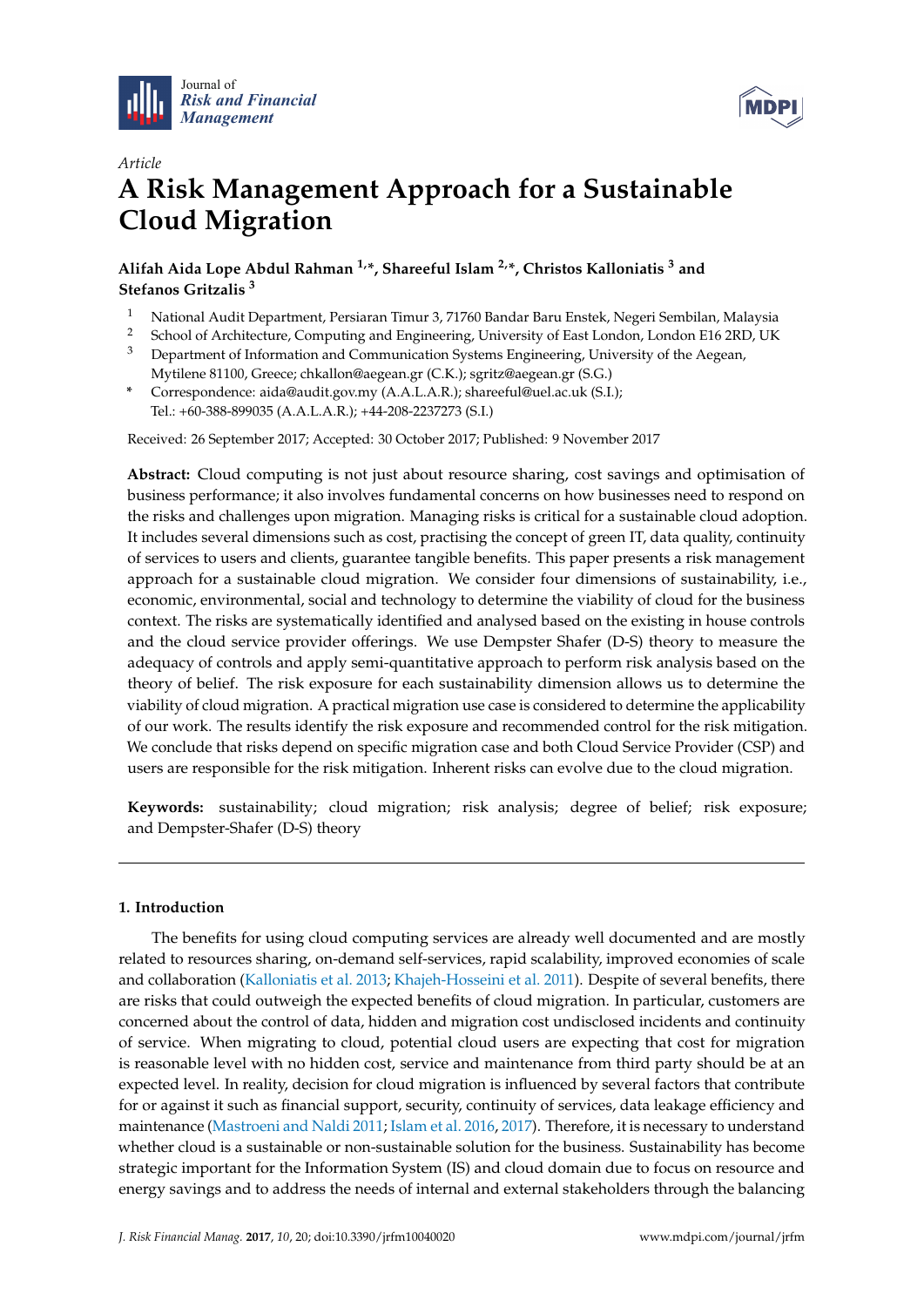economic, environmental and social aspects [\(Müller et al.](#page-18-1) [2011\)](#page-18-1). In the scope of sustainable cloud computing, [Müller et al.](#page-18-1) [\(2011\)](#page-18-1) emphasised that sustainability should include quality criteria, adequate protection for organisation's data, and flexibility of a disaster management. Due to these aspects, sustainability can be used as additional support to the existing controls provided by the management.

The novel contribution of this paper is a risk management approach that systematically assesses and manages risks to support users with a sustainable cloud migration. There are uncertainties involved from all aspects of cloud and risks posed by these uncertainties need appropriate assessment [\(Wang et al.](#page-18-2) [2014;](#page-18-2) [Sunyaev and Schneider](#page-18-3) [2013;](#page-18-3) [Puthal et al.](#page-18-4) [2015\)](#page-18-4). Our work contributes to develop a risk management approach for sustainable cloud migration. This paper is an extension of our previous work that focused on sustainability issues for cloud migration [\(Rahman and Islam](#page-18-5) [2015\)](#page-18-5). The risks are identified based on four sustainable dimensions and analysed using Dempster-Shafer (D-S) theory. The reason for considering D-S theory is that it deals with uncertainty or incomplete information and combines multiple evidences for determining degree of belief. Furthermore, it is hard to obtain historic data in cloud computing to determine risk event probability. Therefore, individual belief is important on this occasion to determine the probability and impact of risk. To demonstrate the applicability of our work, we consider a real migration use case from the Malaysia Ministry of Health. The main goal is to validate the proposed approach and evaluate its effectiveness on supporting potential users for undertaking a cloud migration decision of selected services.

The paper is structured as follows: The next section provides a detailed description of related work for risk management in the cloud computing context. The subsequent section describes the framework including sustainable dimensions and process, followed by the evaluation section, which demonstrates the applicability of our proposed approach with a case study. The final section concludes the paper and presents directions for future work.

## **2. Related Work**

This section presents a number of research efforts related to the proposed approach. Specifically it presents respective works that focus on sustainability issues for information system and risks management in cloud computing.

## *2.1. Sustainable Information System (IS) and Cloud*

Sustainable IS has been discussed within several areas; IS projects [\(Silvius et al.](#page-18-6) [2009\)](#page-18-6), development of IT strategic plan [\(Harmon and Demirkan](#page-17-4) [2011\)](#page-17-4) and cloud computing [\(Müller et al.](#page-18-1) [2011\)](#page-18-1). These studies imply that sustainability is mainly involved in the long-term strategy of an IS for creating innovation, improve operational activities, improve quality of information and service. In this sense, the incorporation of sustainability into business process becomes important to accomplish the changing demand from the key users and also for decision-making purposes [\(Asif et al.](#page-17-5) [2013\)](#page-17-5). In [\(Yi et al.](#page-18-7) [2012\)](#page-18-7) authors claim that from the cloud computing perspective sustainability is achieved as long as the system is able to perform according to specific computational quality characteristics such as disaster management flexibility, service availability, adequacy of specific security features and in parallel connectivity stability among cloud distribution in order to enhance specific performance goals. It is also suggested that in order to achieve proper cloud design, deployment, migration and services, organisations may apply the Cloud Computing Business Framework for measuring cloud business performance as well as for improving specific business functions [\(Chang et al.](#page-17-6) [2011\)](#page-17-6).

#### *2.2. Risks Management in Cloud Computing*

In practice, control mechanisms are provided by the organisation to ensure that migrating to cloud is secured, timely and meet user's requirements. Therefore, organisation needs to consider the internal and external risks that the cloud migration potentially exposed to. A number of researches have discussed risk management in cloud computing including areas such as security, cloud architecture, regulatory compliance, data location, disaster recovery and provider lock in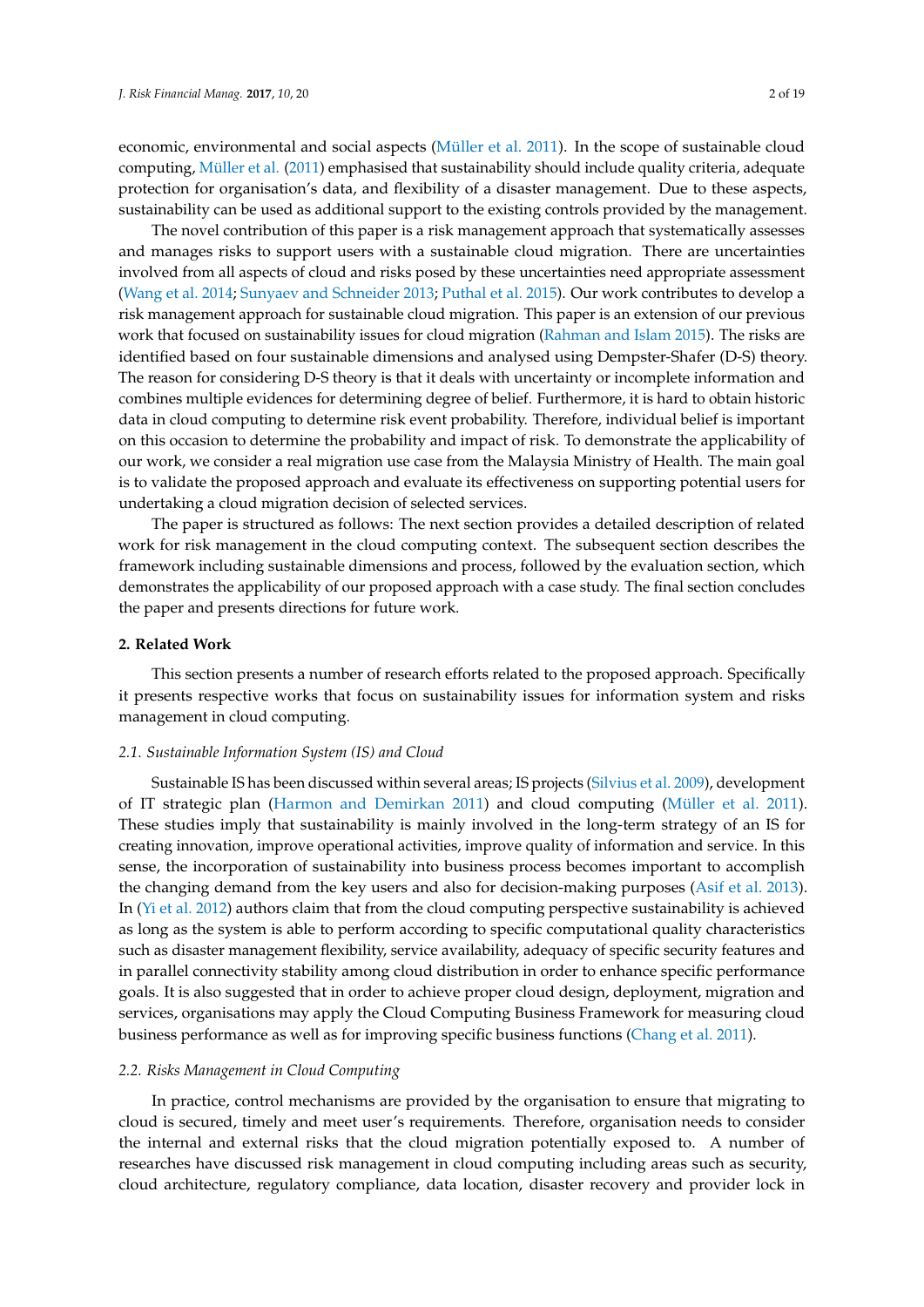[\(Silvius et al.](#page-18-6) [2009\)](#page-18-6). Zhang et al. in [\(Zhang et al.](#page-18-8) [2010\)](#page-18-8) developed a risk management framework for cloud computing covering all cloud service models and cloud deployment models [\(Zhang et al.](#page-18-8) [2010\)](#page-18-8). The authors emphasised on enterprise security risk, which include incident management, application security, identity and access management, portability and interoperability. Alternatively, in [\(Madria and Sen](#page-18-9) [2015\)](#page-18-9) authors proposed an off-line risk assessment framework for cloud service providers (CSP). They developed an off-line risk assessment framework to evaluate the security of CSP according to the threats presented when specific applications are migrated to the cloud. The proposed framework consists of three modules; mission oriented risk assessment, cloud service provider risk assessment and cloud adoption strategies. In conjunction with CSP, in [\(Morin et al.](#page-18-10) [2012\)](#page-18-10) authors proposed to conduct Service Level Agreement (SLA) risk management as a basis to improve governance, risk and compliance in cloud computing environments. Risk may be partially transferred to the CSP (via SLA) but the residual risk still needs to be assessed [\(Theoharidou et al.](#page-18-11) [2013\)](#page-18-11). This requires the organisation to develop new risk profile and to consider other threats that may be posed by the CSP. In relation to cloud risk assessment, ENISA in [\(ENISA](#page-17-7) [2009\)](#page-17-7) provides guidance on the assessment of cloud risks and benefits for potential and existing users of cloud computing which include audit and SLA assessment. Basically, the role of risk management in cloud migration is performed in order to identify the most important risks associated to a specific organisation, to provide information to a decision maker and as a strategy to highlight the implication of cloud migration to organisation in terms of change in procedures, process and resources due to cloud computing [\(Khajeh-Hosseini et al.](#page-17-1) [2011;](#page-17-1) [Brender and Markov](#page-17-8) [2013\)](#page-17-8). From the organisational perspective, risk factors on cloud migration are derived from four key areas; enterprise, technical, legal and common risk. In relation to these four areas, the organisation needs to consider several aspects such as business economic, security, availability, quality of services, uncertainty with implemented new technologies and outsourcing [\(Brender and Markov](#page-17-8) [2013\)](#page-17-8). Cloud migration decisions involve alternative of buying or leasing resources in long term. In this view, the Different Net Present Value is proposed to evaluate risk for long-term cloud migration decisions since it includes an alternative way for buying and managing storage facilities in house, disk failures and prices [\(Mastroeni and Naldi](#page-18-0) [2011\)](#page-18-0). There are also works that demonstrate successfully attacks to the CSP infrastructure. Specifically, Amazon EC2 is vulnerable of Signature Wrapping attack, which poses to any DoS attack within the EC2 infrastructure [\(Gruschka and Iacono](#page-17-9) [2009\)](#page-17-9). EC2 is also susceptible to side-channel-attacks that allow attackers to obtain sensitive data about the user [\(Ristenpart et al.](#page-18-12) [2009\)](#page-18-12).

To summarize, most of the aforementioned works relating to risk management focus on the organisational and management issues in the cloud and lack of focus for a sustainable cloud migration. The risk factors identified from different perspectives include management competency, service level, security, and cost effectiveness. Less discussion is made on relevant controls suitable for mitigating the identified risks. For a sustainable cloud migration, it is necessary to understand risks from a more holistic perspective and risk analysis should be conducted based on the existing CSP offerings. Our work contributes towards this direction.

## **3. Sustainable Cloud Migration**

In general, sustainability is considered to be economic, social, and environmental progress for both current and future context of the organisation. Sustainable cloud migration also focuses on these dimensions but emphasizes on the continuity of service, adequate training and support for administrators and IT professionals and ease of use [\(Behrend et al.](#page-17-10) [2011\)](#page-17-10). While, [Bash et al.](#page-17-11) [\(2011\)](#page-17-11) emphasised on economic, ecological and social aspects for assessing the overall sustainability of data centres and cloud. Different organisations may have their own objectives and motivations for cloud migration towards increasing productivity and reducing costs, ensuring business continuity, minimizing carbon risk and improving energy efficiency. In our work, we defined sustainable cloud migration as: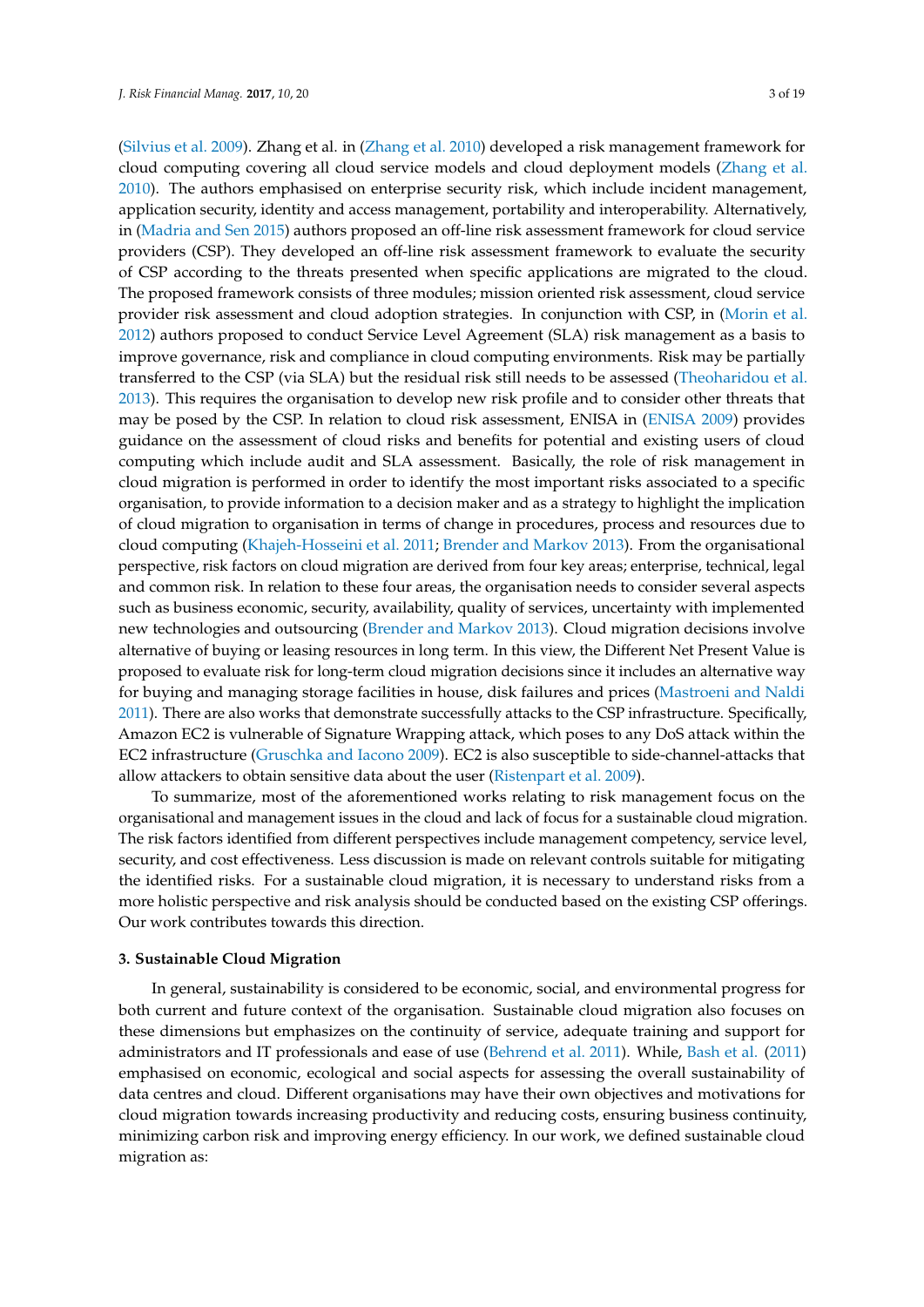*The ability of cloud services to satisfy internal and external users' value, economic value, business The ability of cloud services to satisfy internal and external users' value, economic value, business continuity, flexibility and agility of the system and environmental value. continuity, flexibility and agility of the system and environmental value.* 

## *3.1. Sustainable Dimensions 3.1. Sustainable Dimensions*

We considered sustainability in four dimensions, i.e., economic, environmental, social and We considered sustainability in four dimensions, i.e., economic, environmental, social and technologica[l \(Schmidt et al. 2](#page-18-13)009). These four dimensions need to be analysed to address the challenges of cloud migration such as the growth of technologies, user competency, hidden cost, security and green IT requirements. Each sustainability dimension has specific objectives and sub-dimensions. Detail of sustainability dimension and its sub-dimensions are sh[ow](#page-3-0)n in Figure 1.

<span id="page-3-0"></span>

**Figure 1.** Sustainability dimension. **Figure 1.** Sustainability dimension.

# 3.1.1. Economic Dimension 3.1.1. Economic Dimension

Sustainable cloud migration concerns on understanding the exact cost of outsourcing Sustainable cloud migration concerns on understanding the exact cost of outsourcing infrastructure or service and performs cost analysis in order to decide whether cloud migration infrastructure or service and performs cost analysis in order to decide whether cloud migration would be economically worthy for the organisation (Rana 2014). Economic evaluation plays an would be economically worthy for the organisation [\(Rana](#page-18-14) [2014\)](#page-18-14). Economic evaluation plays an essential role in analysing the estimation of cost provided by the Cloud Service Provider such as cost essential role in analysing the estimation of cost provided by the Cloud Service Provider such as cost of infrastructure, maintenance, testing and other related operational costs. In reality, the stability economic factor is influenced by external environment such as changes in government policy, of economic factor is influenced by external environment such as changes in government policy, government transformation plan or emergence of new technology. Under this view, the economic government transformation plan or emergence of new technology. Under this view, the economic situation is exposed to a number of threats or risks such as inadequate budget estimation, changes in situation is exposed to a number of threats or risks such as inadequate budget estimation, changes in legal policy and lack of continuous monitoring, so the main concern of organisation is to ensure there legal policy and lack of continuous monitoring, so the main concern of organisation is to ensure there is sufficient budget allocation to support the cost of outsourcing, a continuous monitoring activities is sufficient budget allocation to support the cost of outsourcing, a continuous monitoring activities to to make certain that there is no cost overrun, schedule overrun, or any additional cost to adopt with make certain that there is no cost overrun, schedule overrun, or any additional cost to adopt with a a new technology. new technology.

# 3.1.2. Environmental Dimension 3.1.2. Environmental Dimension

It focuses on the eco-friendly cloud settings as part of the social responsibility. To determine green settings, the selected configuration must support the requirements of multiple applications and green settings, the selected configuration must support the requirements of multiple applications and minimise energy consumption. It is difficult to identify the optimal configuration that can meet a minimise energy consumption. It is difficult to identify the optimal comfiguration that can meet a required response time from several applications. In addition, different hardware consumes variable required response time from several applications. In addition, different hardware consumes variable power, so it is hard to determine the level of energy consumption and energy savings. The availability power, so it is hard to determine the level of energy consumption and energy savings. The availability of resources such as cost, IS infrastructure, governance and skills are the key components to achieve of resources such as cost, IS infrastructure, governance and skills are the key components to achieve the objective of green cloud. While energy savings in cloud computing is seen as advantage for many the objective of green cloud. While energy savings in cloud computing is seen as advantage for many organisations, there are risks associated with the green cloud implementation. The sustainability risk organisations, there are risks associated with the green cloud implementation. The sustainability risk includes sufficient knowledge and skills to identify what type of configurations can meet a required response time and is not affecting the quality of services. Cost optimisation is also a risk since it is a response time and is not affecting the quality of services. Cost optimisation is also a risk since it is a challenge to define the operating cost taking into account that different hardware use different energy. challenge to define the operating cost taking into account that different hardware use different The structure and functionality of green cloud can be a challenge to organisation especially regarding The structure and functionality of green cloud can be a challenge to organisation especially regarding the way to define an optimal response time, promote energy savings without adversely impacting like  $\epsilon$ quality of service. It focuses on the eco-friendly cloud settings as part of the social responsibility. To determine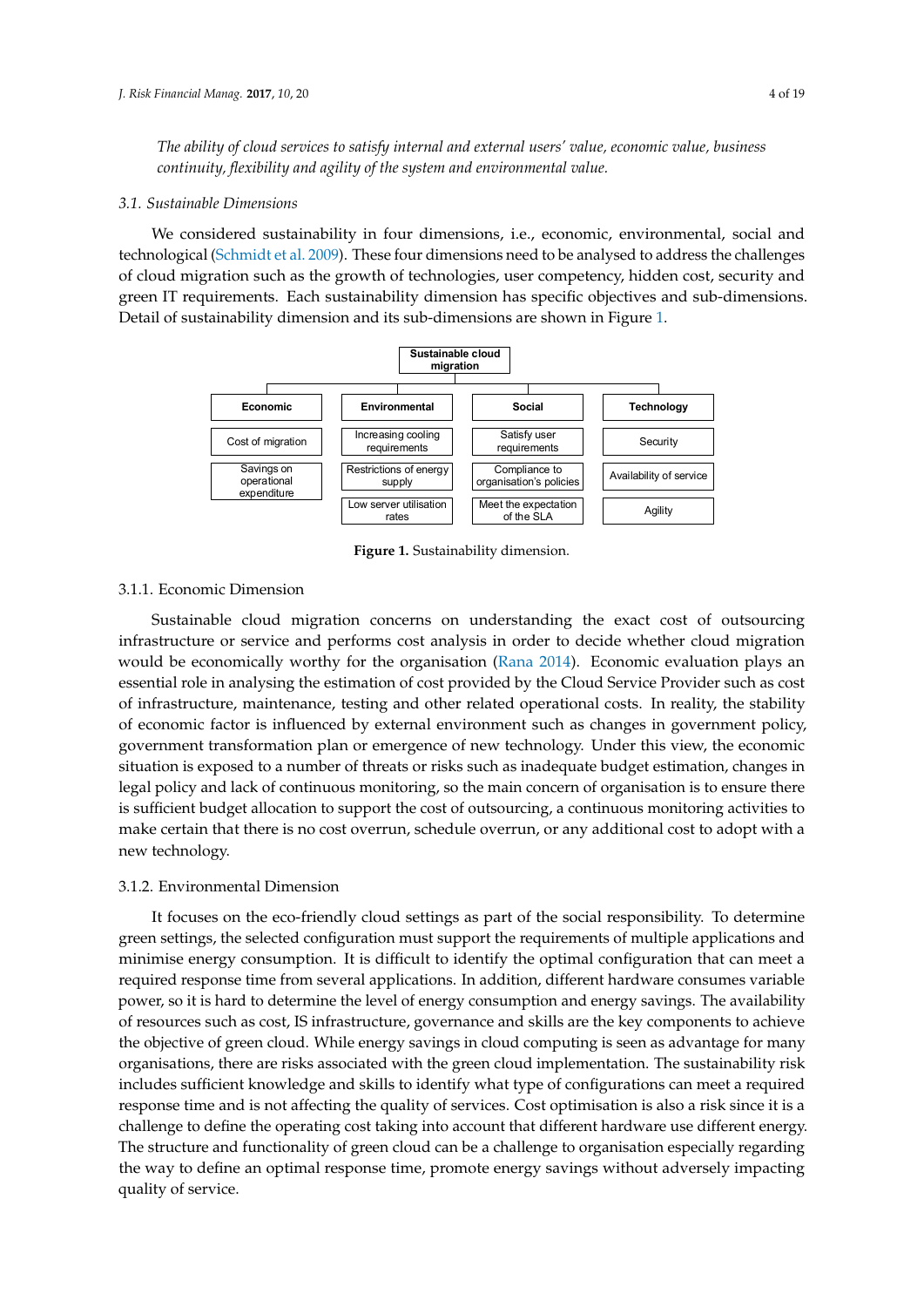#### 3.1.3. Social Dimension

The social dimension for a sustainable cloud migration is to ensure the migration process meet requirements from users, organisation, public and other relevant stakeholders. It is perceived that cloud computing will be continuously performed, has scalable storage, available for delivering services, apply elasticity to prevent denial of service attack and compliance to rules and regulations. Of this features, cloud computing is actually highly dependent on third party services, so it is essential to consider risk associated to cloud service provider in relation to service level, transfer of knowledge, compliance to organisation's policies and standards, incident management and licensing.

#### 3.1.4. Technology Dimension

The technology dimension aims to ensure that cloud migration is secured, scalable, available, and maintainable. Among the main advantages of cloud computing are sharing of resources and infrastructure to multiple clients, thus promoting economies of scale. The distribution of cost and resources to several locations generates potential sustainability risks related to system performance, security and privacy in cloud computing. These include falsification of messages, hardware interception, information leaks, traffic redirection [\(Brender and Markov](#page-17-8) [2013\)](#page-17-8).

#### *3.2. Principles and Characteristics for a Sustainable Cloud Migration*

A number of concepts for a sustainable cloud computing have been proposed and can be classified into resource savings oriented [\(Accenture](#page-17-12) [2010;](#page-17-12) [Harmon et al.](#page-17-13) [2010\)](#page-17-13), architecture oriented [\(Bash et al.](#page-17-11) [2011;](#page-17-11) [Hessami et al.](#page-17-14) [2009\)](#page-17-14) and control oriented [\(Müller et al.](#page-18-1) [2011;](#page-18-1) [Perrini and Tencati](#page-18-15) [2006\)](#page-18-15). In view of these concepts of sustainable cloud computing, an ideal approach to assist user in achieving a sustainable cloud migration decision can be outlined as depicted in Table [1.](#page-4-0)

<span id="page-4-0"></span>

| <b>Process Level of</b><br><b>Cloud Migration</b> | Objective                                                                                                                                      | Economic<br>Controls                                                                                        | Environmental<br>Controls                                                                                                                                                                                                                                     | <b>Social Controls</b>                                                                                                                                                                   | Technological<br>Controls                                                   |
|---------------------------------------------------|------------------------------------------------------------------------------------------------------------------------------------------------|-------------------------------------------------------------------------------------------------------------|---------------------------------------------------------------------------------------------------------------------------------------------------------------------------------------------------------------------------------------------------------------|------------------------------------------------------------------------------------------------------------------------------------------------------------------------------------------|-----------------------------------------------------------------------------|
| Planning stage                                    | No hidden cost.<br>Timely Service and<br>maintenance at<br>expected level,<br>Comply with<br>organisation's rules<br>and policies.             | Cost benefit<br>analysis<br>Measure cost<br>effectiveness of<br>each related<br>cost to cloud<br>migration. | Check for<br>certification<br>Check for Eco labels                                                                                                                                                                                                            | Suppliers audit,<br>Reliable clause of SLA.<br>User requirements,<br>Examine ethical policy,<br>compare economic costs<br>and benefits related to<br>social activities and<br>policies). | Software and<br>hardware<br>selection,<br>Check user<br>requirements.       |
| Execution stage                                   | Lower energy cost,<br>Data center efficiency,<br>Effectively<br>outsourcing,<br>Shared IS<br>infrastructures,<br>Shared application<br>systems | Cost<br>effectiveness                                                                                       | Increase cooling,<br>Energy savings<br>Low server<br>utilization rates.<br>Use dynamic<br>provisioning, shared<br>infrastructure.<br>operate servers at<br>higher utilisation<br>rates, use advanced<br>data centre<br>infrastructure, power<br>conditioning. | Business continuity,<br>Satisfy user<br>requirements,<br>Check user's<br>competency,<br>Compliance to data<br>privacy and security.                                                      | Ease of use<br>Flexibility of<br>the systems,<br>Agility of the<br>systems. |
| Follow up                                         | Effectively and<br>timely maintain                                                                                                             | Cost effective                                                                                              | Green IS compliance                                                                                                                                                                                                                                           | Meet user's objective                                                                                                                                                                    | Availability of<br>service                                                  |

#### **Table 1.** Characteristic of sustainable cloud migration.

The purpose of sustainable cloud migration is to contribute to the overall strategy of cloud, to enhance accountability of the organisation to internal and external users and, also the environmental and technological aspects. Sustainable cloud migration achieves these targets by applying indicator that is relevant to each sustainability dimensions. An example of indicator to measure cloud migration is depicted in Table [2.](#page-5-0) To derive a sustainable cloud migration, the D-S theory is used to compute probability of risk, to identify the impact of risk and the risk exposure level.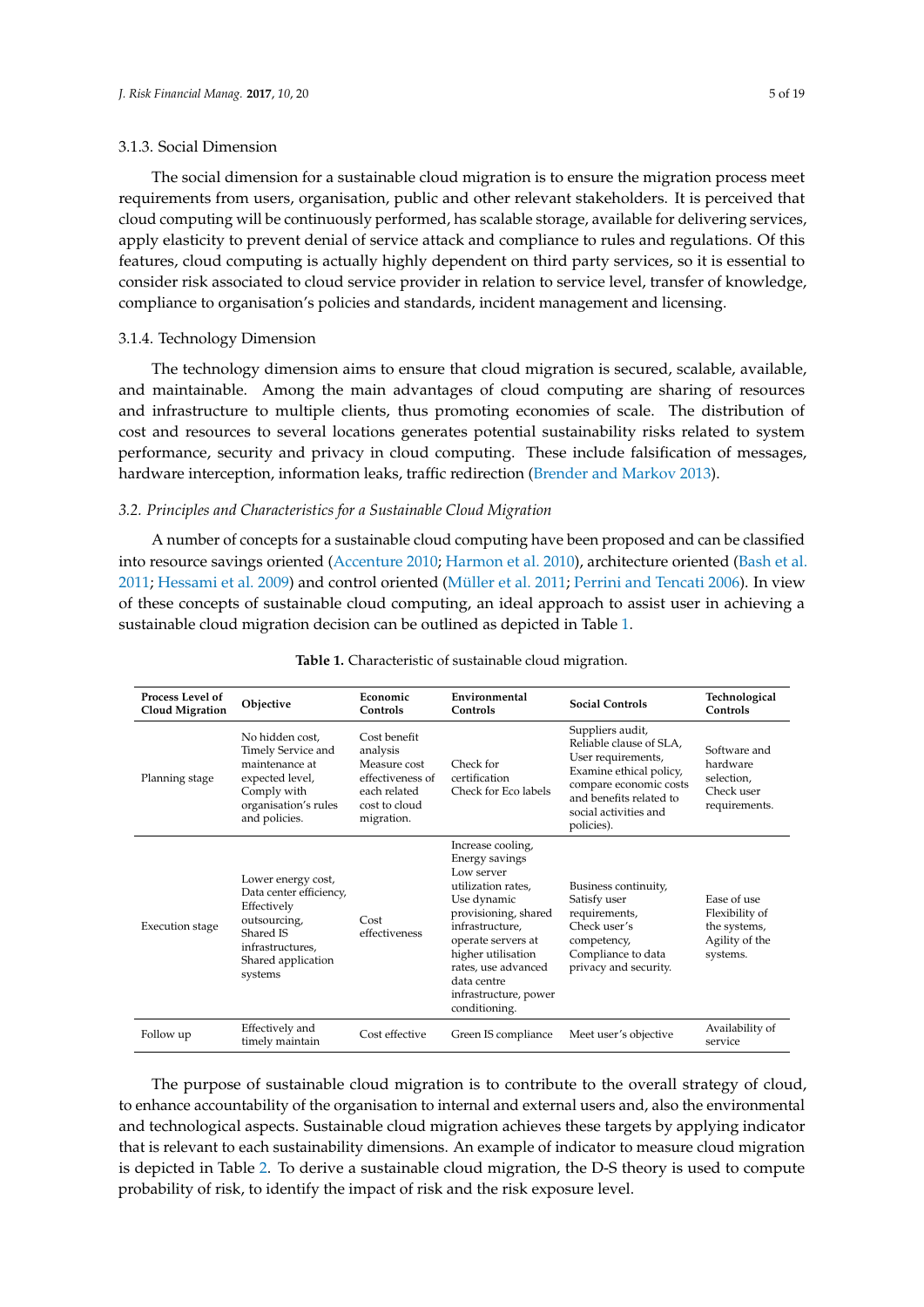<span id="page-5-0"></span>

| Criteria           | Sub-Criteria                                                                                                                                                              | Indicator                                                                                                                                                                                                                                                                                                                                                                                                                                                                                                                                                                                                                                                                              |  |  |
|--------------------|---------------------------------------------------------------------------------------------------------------------------------------------------------------------------|----------------------------------------------------------------------------------------------------------------------------------------------------------------------------------------------------------------------------------------------------------------------------------------------------------------------------------------------------------------------------------------------------------------------------------------------------------------------------------------------------------------------------------------------------------------------------------------------------------------------------------------------------------------------------------------|--|--|
| <b>ECONOMIC</b>    | Cost benefit analysis<br>Procurement process effectiveness                                                                                                                | Satisfaction assessment on compliance with financial<br>rules and regulations                                                                                                                                                                                                                                                                                                                                                                                                                                                                                                                                                                                                          |  |  |
| <b>ENVIRONMENT</b> | Green IT configuration<br>Paperless<br>Energy savings                                                                                                                     | Percentage savings for paperless environment, recycling,<br>energy savings, reduction of general waste<br>No of IT equipment shared<br>Availability of green oriented disposal policy                                                                                                                                                                                                                                                                                                                                                                                                                                                                                                  |  |  |
| SOCIAL             | Compliance to rules and regulation<br>Outsourcing<br>Key performance indicator<br>IS strategic plan<br>Knowledge transfer<br>User's satisfaction<br>Continuous monitoring | Satisfaction assessment on compliance with rules and<br>regulation, control policies and procedure for<br>application/third party provider, (percentage of<br>objective attained)<br>Percentage of employees who know the system's<br>functions(responsiveness, user friendly)<br>Percentage of employees who can perform system<br>maintenance procedures<br>Satisfaction assessment for KPI achievement                                                                                                                                                                                                                                                                              |  |  |
| <b>TECHNOLOGY</b>  | Availability of service, service delivery<br>flexibility<br>Security                                                                                                      | No of system incident reported<br>Average time for system failure<br>Percentage of accurate and reliable information/output<br>produced by IS average time for generated output,<br>application processing<br>No of interaction for continuity of operation (availability<br>of backup plan, storage facility)<br>Satisfaction assessment of system flexibility<br>Average time for network connectivity<br>No of report produced by audit trails<br>Average recovery time after service is down<br>Average time to restore the data<br>Ability to add, modify and remove any software,<br>hardware or data components from IS infrastructure<br>Availability of destruction procedure |  |  |

#### **Table 2.** Sustainability indicator.

#### **4. Demspter Shafer Theory (D-S Theory) of Evidence**

The Dempster-Shafer theory of evidence was developed by Dempster and later extended by Shafer [\(Dempster](#page-17-15) [1967,](#page-17-15) [1968;](#page-17-16) [Shafer](#page-18-16) [1976\)](#page-18-16) and has been widely applied for business decision, auditing, sustainability evaluation and risk assessment [\(Beynon et al.](#page-17-17) [2011;](#page-17-17) [Awasthi and Chauhan](#page-17-18) [2011\)](#page-17-18). The D-S theory uses the concept of 'degree of belief' for modelling and reasoning under uncertainty and incomplete information. The D-S theory consists of three basic functions; basic probability assignment functions or m-values, belief functions and plausibility functions. The description is as follows:

# *4.1. Basic Probability Assignment (bpa) or m-Values*

The basic different between m-values and probabilities is that probabilities are assigned to individual elements or states of a frame (θ). Frame of discernment is a set and mutually exclusive. The sum of all probabilities is one. The m-values in the belief functions represent the uncertainties assigned to individual elements or states and to a set containing of any two elements, three elements, and so on to the entire frame. Similar to probabilities, all these m-values add to one:

$$
\sum_{A\in\theta} m(A)=1,
$$

where A represents a proper subset of the frame  $(\theta)$ , and the m-value for the empty set is 0, i.e.,  $m(\varnothing) = 0.$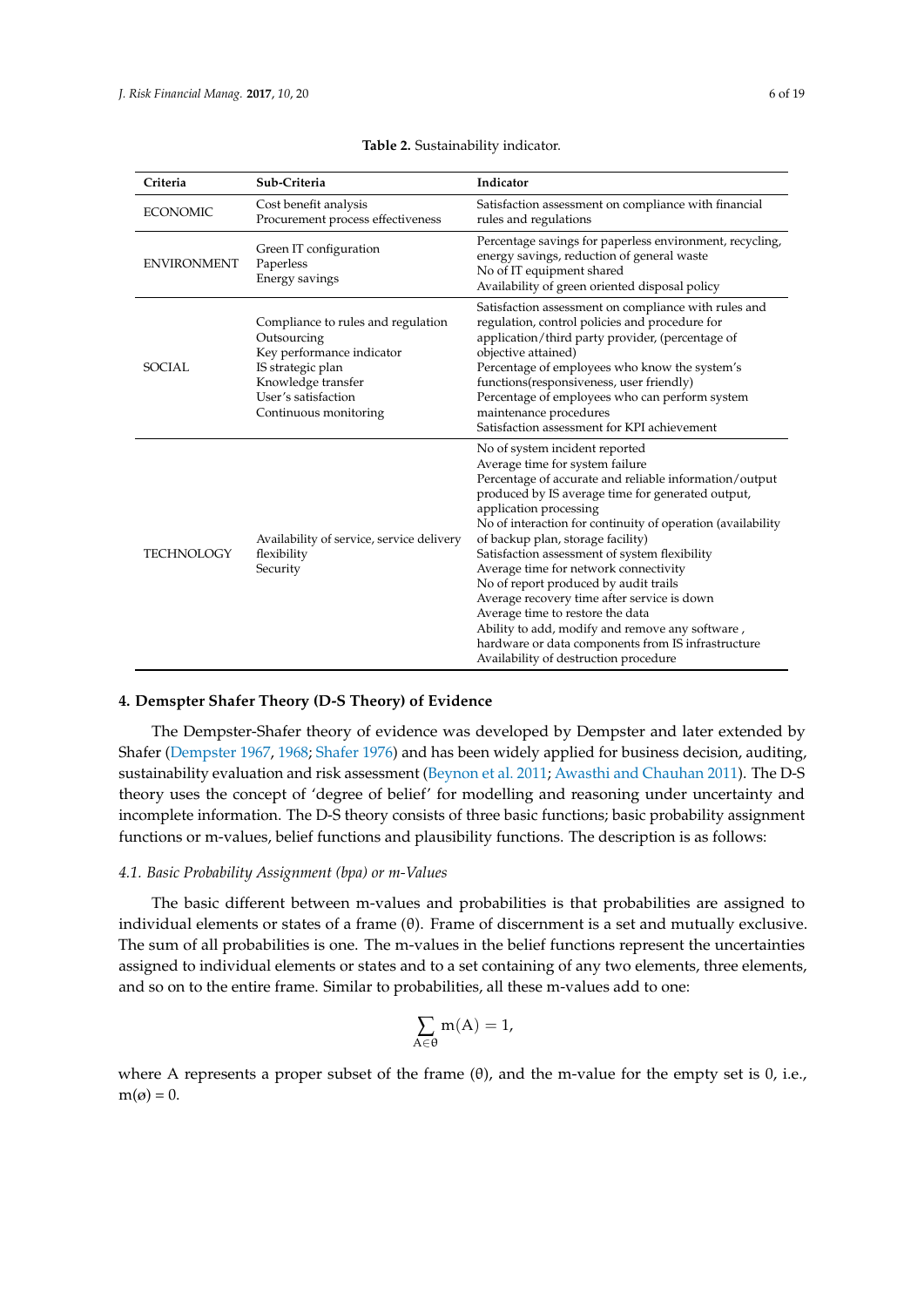#### *4.2. Belief Functions*

Given a bpa, we can compute the total belief provided by the body of evidence. The belief in a subset of a frame (θ), say A, is equal to the sum of all m-values for the individual elements in the subset A:

$$
Bel(A)\sum_{B\in A}m(B)
$$

Bel (A) is the total belief committed to A, that is the bpa of A itself plus the bpa attached to all subsets of A.

## **Plausibility functions**

The Plausibility (Pl) function is to provide complementary value of belief. The plausibility in a subset of a frame  $(\theta)$ , say A, represent the maximum uncertainty that could be assigned to A if all future evidence supported A. This is defined as:

$$
Pl(A)\sum_{A\cap B\neq 0}m(B)=1-Bel(\sim A)
$$

The ambiguity in A is measured as  $Pl(A) - Bel(A)$ .

We combine and propagate the belief masses (m-values) from several controls to their related risk factor. The combined belief masses (m-values) for a subset A of the frame (θ) using Dempster's rule are given as follows:

$$
m(A)=(1\div K)\sum\{m1(B1)m2(B2)|B1\cap B2=A,A\in(\varnothing)\}
$$

where K is the 'renormalisation' constant given by:

$$
K=1-\sum\{m1(B1)m2(B2)|B1\cap B2=\varnothing\}
$$

K is often interpreted as a normalisation factor which measures the conflict between the pieces of evidence. The larger the K, the more the sources are conflicting and the lesser in the sense of combination. If  $K = 0$ , this shows complete compatibility and if  $0 < K < 1$ , it shows partial compatibility. If  $K = 1$ , the orthogonal sum does not exist and the sources are totally contradictory.

We combine the evidence and propagate the m-values of controls to their related risks by using equations below.

We use the Dempster's rule as simplified by [\(Dempster](#page-17-15) [1967,](#page-17-15) [1968;](#page-17-16) [Shafer](#page-18-16) [1976\)](#page-18-16) combine multiple items of evidence for a risk factor. For example:

Control 1: mC1 (a), mC1 (~a), mC1 ( $\{a, \text{--} a\}$ ) Control 2: mC2 (a), mC2 (~a), mC2 ( $\{a, \text{--}a\}$ ) Control n: mCn (a), m Cn  $(\sim a)$ , mCn  $(\lbrace a, \sim a \rbrace)$ 

We combine and propagate the belief masses (m-values) from several controls to their related risk factor. We use [\(Dempster](#page-17-15) [1967,](#page-17-15) [1968;](#page-17-16) [Shafer](#page-18-16) [1976\)](#page-18-16) to derive m-value for risk through 'AND' relational node. The value of K is written as follows:

$$
K = \sum_{i=1-n} (1-mC1 \ldots n(a)) + 1 - \sum_{i=1-n} (1-m C1 \ldots n(\sim a)) - \sum_{i=1-n} (m C1 \ldots n(\{a, \sim a\})) \quad (1)
$$

and the m-values are:

$$
mCl(a) = 1 - \sum_{i=1-n} (1 - mCl(a))/K
$$
 (2)

$$
mCl(\sim a) = 1 - \sum_{i=1-n} (1 - mCl(\sim a)) / K
$$
 (3)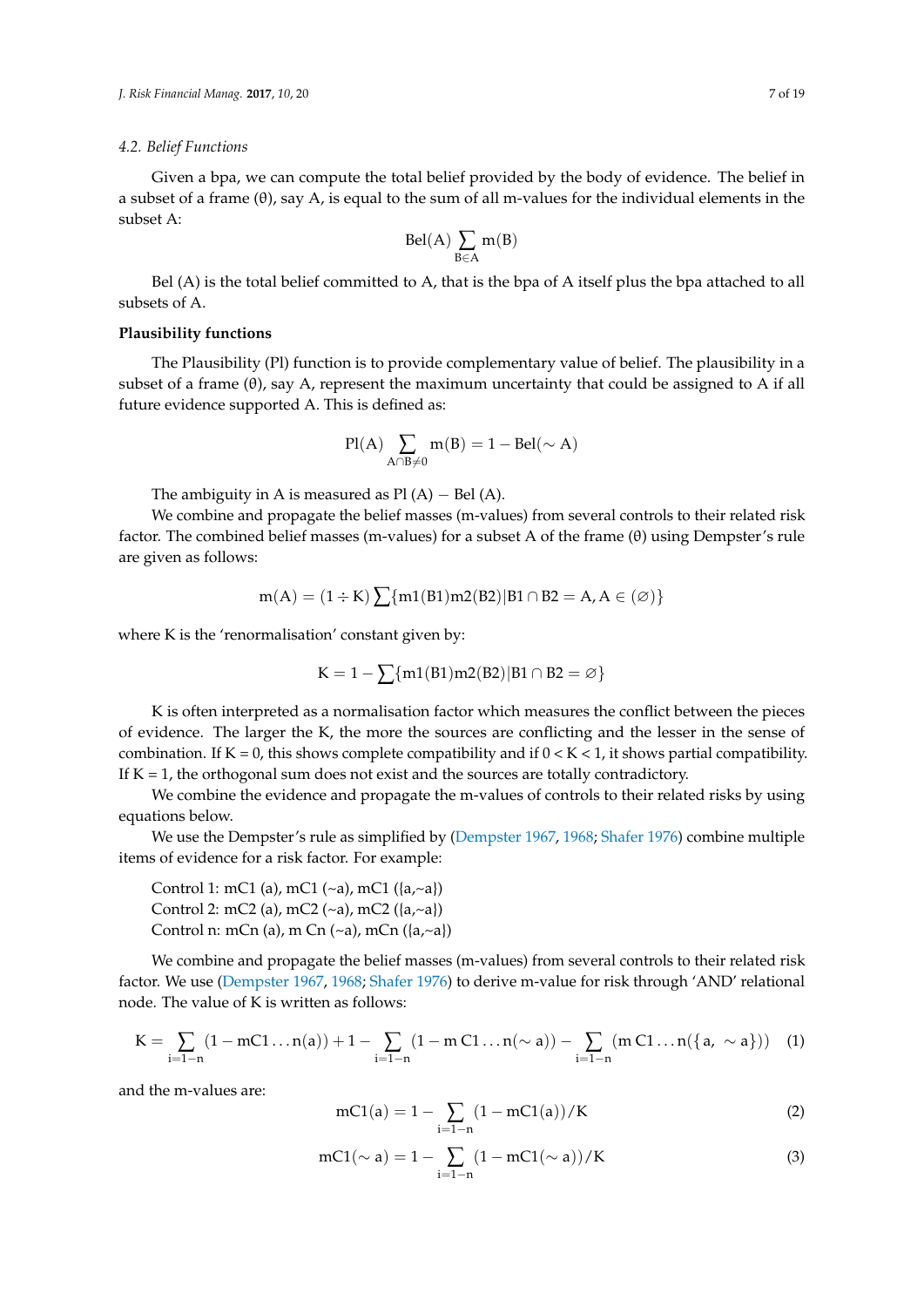*J. Risk Financial Manag.* **2017**, *10*, 20 8 of 19 *J. Risk Financial Manag.* **2017**, *10*, 20 8 of 19

$$
mCl(\{a, \sim a\}) = \sum_{i=1-n} (mCl(a, \sim a))/K
$$
 (4)

The belief and plausibility functions are given below:

$$
Bel = Bel(a),
$$
  
 
$$
Pl(a) = 1 - Bel(\sim a) = 1 - (\sim a) = \sum_{i=1-n} (1 - mCl(\sim a)) / K
$$
 (5)

$$
Pl(\sim a) = 1 - Bel(a) = 1 - m(a) = \sum_{i=1-n} (1 - mCl(a))/K
$$
 (6)

# **5. Risk Management Approach 5. Risk Management Approach**

<span id="page-7-0"></span>The proposed risk management approach is based on the degree of belief measured by the The proposed risk management approach is based on the degree of belief measured by the potential cloud user perspective. The process consists of three sequential systematic collections of potential cloud user perspective. The process consists of three sequential systematic collections of activities and each one of these activities has specific inputs and results in specific outputs artefacts. activities and each one of these activities has specific inputs and results in specific outputs artefacts. Figure 2 specifies the process of the risk management approach. Figure 2 s[pec](#page-7-0)ifies the process of the risk management approach.



**Figure 2.** Risk Management Process. **Figure 2.** Risk Management Process.

# *5.1. Activity 1: Risk Management Context 5.1. Activity 1: Risk Management Context*

This is the first activity that establishes the scope of risk management through the cloud This is the first activity that establishes the scope of risk management through the cloud migration strategy. The cloud migration strategy analyses the existing organisation context and rationalizes the migration needs. This activity includes two steps, i.e., define migration strategy, identify risks and general controls.

# *Step 1.1 Define migration strategy Step 1.1 Define migration strategy*

It is necessary to involve the key organisational people through brainstorming workshop(s) to identify key migration needs that could support the existing business context. It is essential for organisation to analyse and consider business and technical requirements along with guidance and strategies to ensure successful migration to cloud computing. Assessing business requirements include This step analyses the existing organisational context to justify the migration needs. Therefore,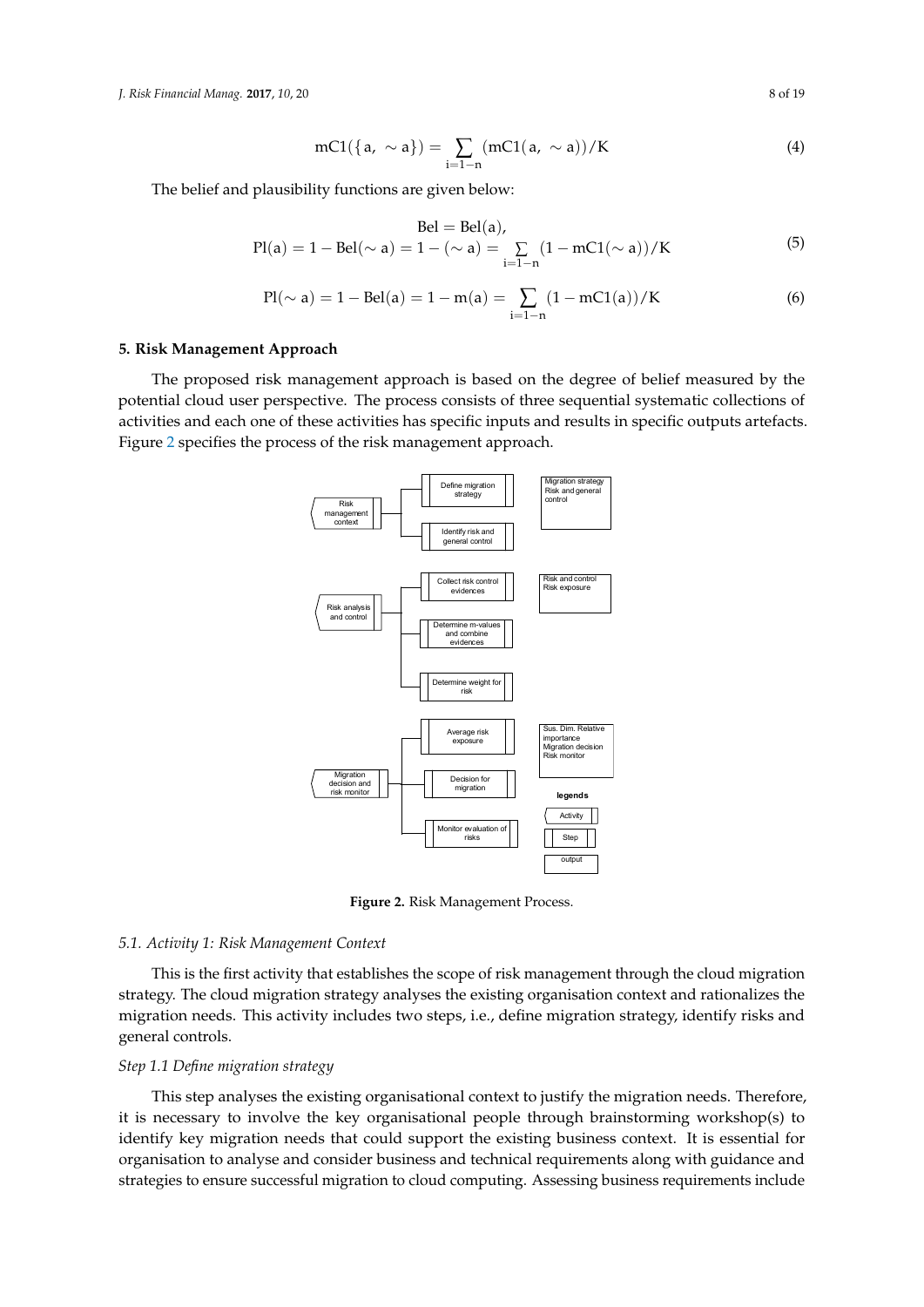evaluation of financial capability, data governance, security consideration and overall organisation readiness for using cloud computing. In relation to technical requirements, it includes technology considerations such as migration type, service model, security and integration. This step identifies relevant information for the migration strategy.

- Migration type: Type I: Replace, Type II: Partially migrate, Type III: Migrate the whole software stack Type IV: Cloudify.
- Service model: suitable service model, i.e., IaaS, SaaS, PaaS.
- Deployment model: suitable deployment model, i.e., public, private, community and hybrid
- Security assessment: include access controls, data governance, change management, business continuity, incident handling, third party management, compliance to rules and regulations, auditability of virtual records, data retention policies and physical security.
- Migration size: migration size depends on the relevant application and data properties. The application properties include inherent application components, storage, integration point, business logic. Data include type, registry, size, format, sources, and dependency with the application. Furthermore, it is also necessary to identify the sensitivity of the migrated data so that appropriate protection requirements can be identified. User data migrates into the cloud can be different categories, i.e., Personal Identifying Information (PII), depersonalized information and anonymised information.
- Financial assessment: evaluation on cost savings or return on investment includes cloud deployment, timing of the migration, application and data requirements, and platform storage. The bigger the migration, the higher expected migration costs and complexity.

## *Step 1.2 Identify risks and general controls*

The step identifies the risk and general controls based on the migration strategy of step 1.1. It is necessary to identify all possible risks so that users can be aware of early possible warning that could potentially damage the migration context. Organisational previous list of risks list should also be taken into consideration for this step. Risks focus on the major threats to the cloud models that could obstruct to achieve the benefits of migration during the deployment of cloud and operation of the migrated entities. Risk should categorize based on the four sustainable dimensions. This step also includes identification of general controls that are necessary to mitigate the risks. We need to follow the existence literature, industry practice and standard to identify the general controls.

# *5.2. Activity 2: Risks Analysis and Control*

Once the risks and general controls are identified, it is necessary to calculate the risk exposure in order to determine its severity. The risk analysis is a challenging task within the risk management process due to the difficulties of obtaining data in cloud computing domain to precisely estimate the risk exposure. We follow subjective judgement depending on individual perception as a semi-quantitative assessment for determining the risk exposure value. In particular, we use D-S theory for this purpose to identify the degree of belief that the existing controls are adequate to mitigate the identified risks.

## *Step 2.1 Collect risks control evidences*

For cloud migration purposes, the sources of information about the controls for migrating are derived from the existing organisation practice and CSP offerings. Data relating to control of evidence can be obtained from primary and secondary sources such as existing organisation implemented controls, publicly available information- annual reports and CSP website. If necessary, this step also advocates collecting evidences by interviewing the key organisational personnel to obtain information about the control and adequacy of controls. Table [3](#page-9-0) shows risk and general controls for sustainable dimensions.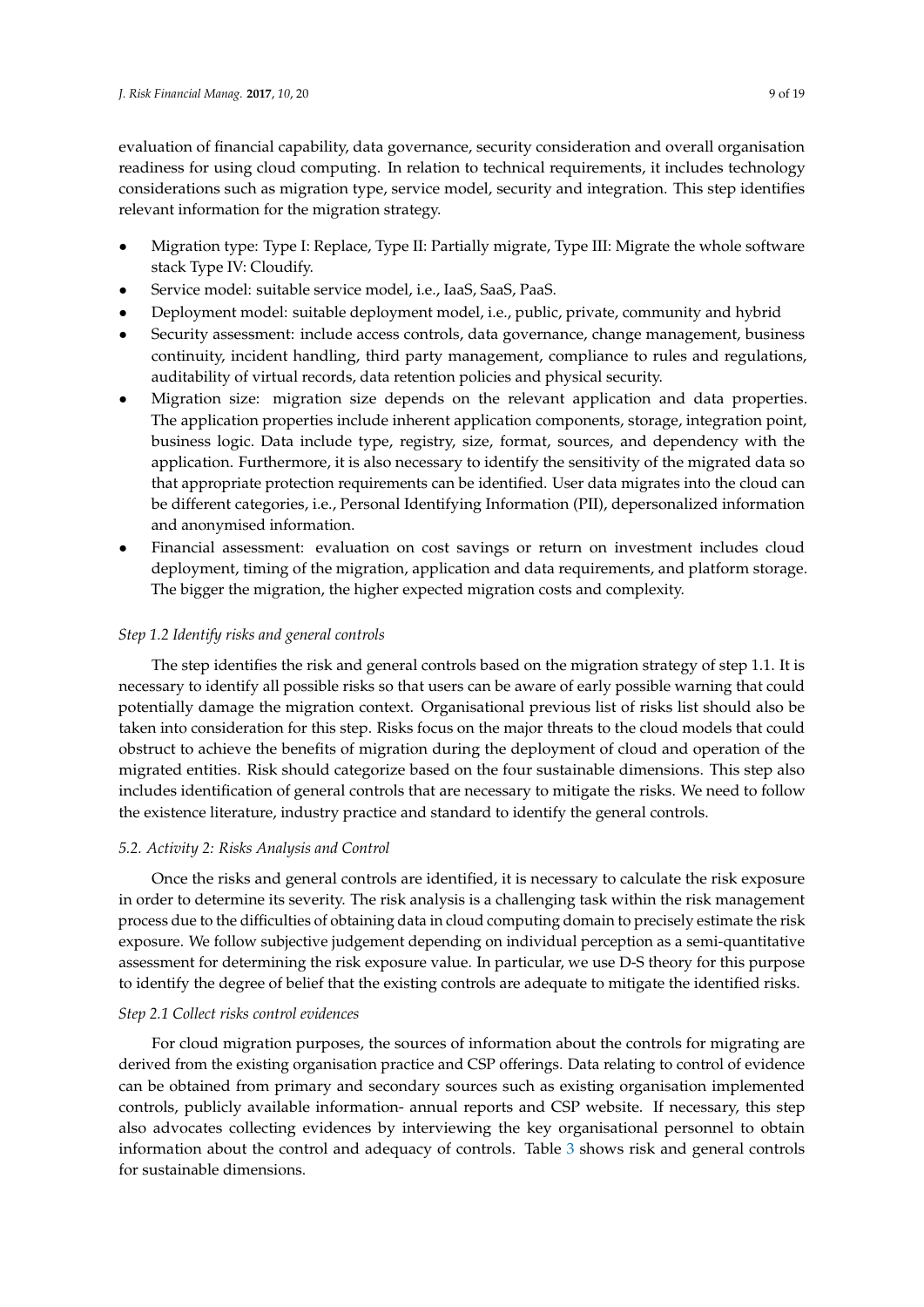<span id="page-9-0"></span>

| Risk                                                                                                                                                                                                                                                                                                                                                        | <b>General Controls</b>                                                                                                                                                                                                                                                                                                                                                                                                                                                                                                                                                                                                                                                                           |  |  |  |  |
|-------------------------------------------------------------------------------------------------------------------------------------------------------------------------------------------------------------------------------------------------------------------------------------------------------------------------------------------------------------|---------------------------------------------------------------------------------------------------------------------------------------------------------------------------------------------------------------------------------------------------------------------------------------------------------------------------------------------------------------------------------------------------------------------------------------------------------------------------------------------------------------------------------------------------------------------------------------------------------------------------------------------------------------------------------------------------|--|--|--|--|
| Economic<br>Budget overrun<br>a.<br>Schedule overrun<br>b.<br>Excessive contract variation<br>c.<br>Maintenance more frequent than expected.<br>d.<br>Business disruption<br>e.<br>Financial loss<br>f.<br>Service costs are not being competitive<br>g.<br>over the period of contract<br>Obsolescence of hardware due to delay in<br>h.<br>IS development | Establish budget document as accordance to relevant laws<br>a.<br>and regulations.<br>Review budget performance on a scheduler basis.<br>b.<br>Budget is approved and authorised by a steering committee.<br>c.<br>Variance is notified in a timely manner.<br>d.<br>Overall costs are considered for cloud migration such as<br>e.<br>license, maintenance, services, re-design, deployment and<br>testing, integration and human resources implications.<br>Implement continuous monitoring to ensure payment are<br>f.<br>made based on percentage of work completion.<br>Any changes to budget plan is approved and authorised and<br>g.<br>also being supported with concrete justification. |  |  |  |  |
| Environmental<br>Energy waste<br>a.<br>b.<br>Resource waste<br>Ineffective green IS implementation<br>c.                                                                                                                                                                                                                                                    | Establish policy for green IS implementation such as<br>a.<br>paperless office, green IS disposal.<br>Provide environmental control such as ventilation, air<br>b.<br>conditioning, temperature control.<br>Provide energy savings techniques such as sleep scheduling<br>c.<br>and virtualisation of computing resources in cloud<br>computing centres.                                                                                                                                                                                                                                                                                                                                          |  |  |  |  |
| Social<br>Failure to meet performance criteria<br>a.<br>Shortfall in service quality<br>b.<br>Violation of legal compliance<br>c.<br>Loss of controle. Business disruption<br>d.<br>Loss of trust and confidence<br>e.<br>f.<br>Loss of reputation                                                                                                          | Establish service level agreement (SLA) to define expected<br>a.<br>service such as response time.<br>Implement short term contracts.<br>b.<br>Providing provisions for making changes in SLA or contract.<br>c.<br>d.<br>Establish a scheduler review on the response time, scalability<br>of storage, resolution time and etc.<br>Identify capabilities to manage change include availability of<br>e.<br>resources, reason for change and competency of staff<br>(knowledge transfer).<br>f.<br>Checks compliance procedures for IT Governance.<br>Providing software escrow provisions.<br>g.                                                                                                 |  |  |  |  |
| Technology<br>Equipment failure<br>a.<br>Data loss<br>b.<br>Data leakage<br>c.<br>Damage to structure<br>d.<br>Loss of control over IS<br>e.<br>Loss of infrastructure support<br>f.<br>Fraud and theft<br>g.<br>Malicious code<br>h.                                                                                                                       | Establish policy for business continuity, incident handling,<br>a.<br>and security.<br>Provide audit trail to provide documentary evidence of the<br>b.<br>activity, time, operation, procedure or event.<br>Provide Access Control List to register user and its activities<br>c.<br>on the system.<br>Provide authenticity procedures.<br>d.<br>Provide antivirus, firewall, encryption, and related<br>e.<br>security parameters.<br>f.<br>Establish network security policies.                                                                                                                                                                                                                |  |  |  |  |

## **Table 3.** Risk and general controls for sustainable dimensions.

# *Step 2.2: Estimate risk probability and impact*

This step estimates the risks event probability based on the belief of existing controls for the risk mitigation. Therefore, we need to collect evidence to support the belief from both the in-house and potential CSPs relating to the controls. Evidences are gathered pertaining to a particular assertions and are measured to determine the overall belief and plausibility whether the assertion is adequate, partially adequate or inadequate. We use the following scales to measure the evidence:

- Adequate (A): Control is adequate to mitigate a risk
- Not adequate (N): Control is not adequate to mitigate a risk
- Partial adequate (P): Control is either adequate or inadequate to mitigate a risk

There can be values between 1 and 0, depending on the degree of belief about the control that could mitigate the risks. If there are multiple controls for a specific risk then the m-value is assigned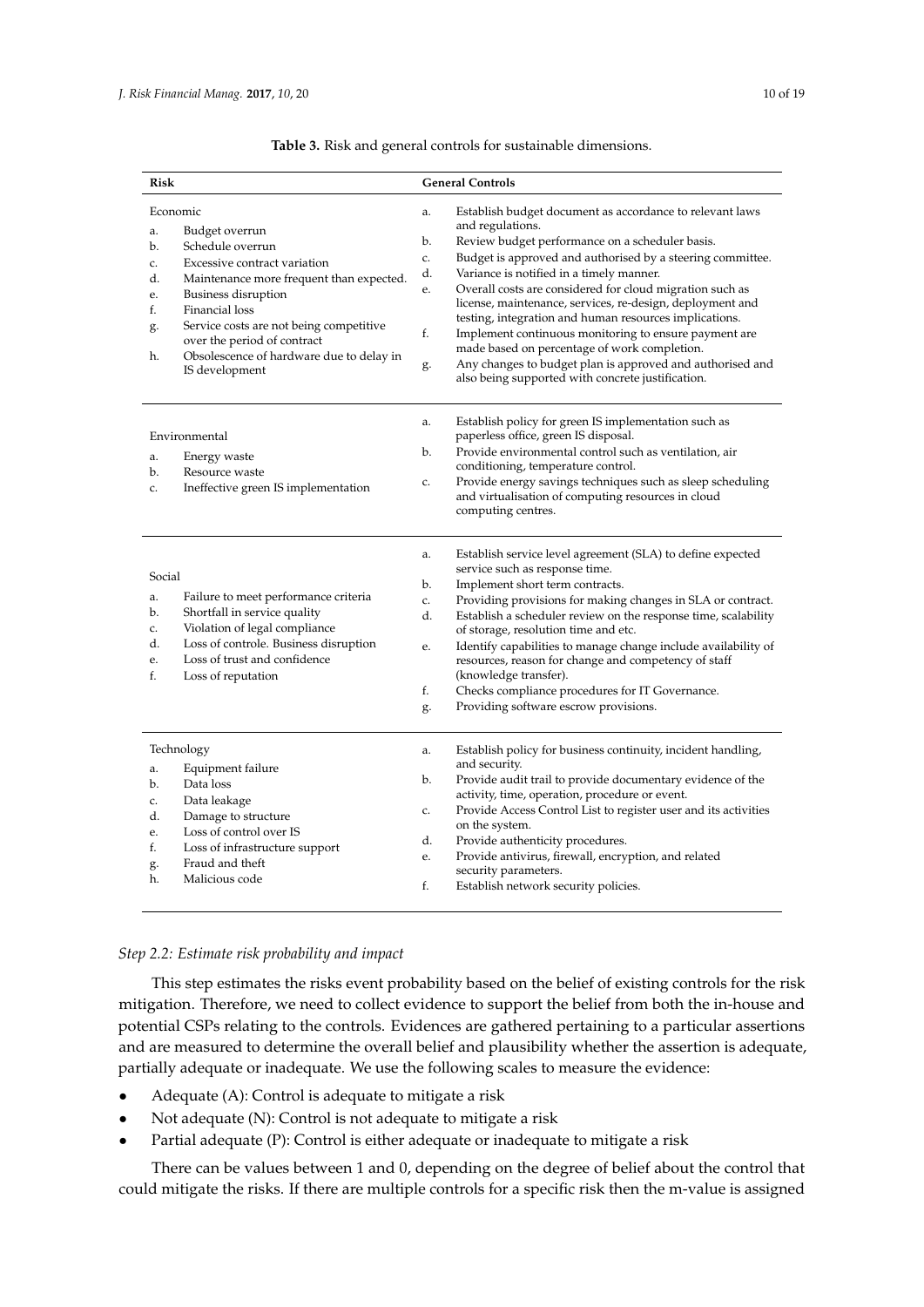to each control and combined using Equations (1)–(5) to determine belief and plausibility functions. The plausibility function obtained from this step measures the maximum amount of probability that can be distributed in the element in Control (mC1.n). Using the D-S theory of belief functions, risk can be modelled by applying the notion of the plausibility (i.e., risk) of a negative outcome [\(Dempster](#page-17-15) [1967\)](#page-17-15). The plausibility function is also representing material errors that exist in the evidence and can be applied to measure a risk [\(Brender and Markov](#page-17-8) [2013\)](#page-17-8). So the estimation of probability value of risk follows either equation 5 or 6 and probability scales are shown in Table [4.](#page-10-0)

<span id="page-10-0"></span>

| <b>Score</b> | Likelihood | Likelihood of Occurrence           |
|--------------|------------|------------------------------------|
| 5            | Expected   | More than 90% chance of occurrence |
| 4            | High       | 64–89% chance of occurrence        |
| 3            | Moderate   | 35–63% chance of occurrence        |
| 2            | Low        | 10–34% chance of occurrence        |
| 1            | Not likely | Less than 10% chance of occurrence |

## *Step 2.3 Determine risk exposure*

The final step of the activity determines the risk exposure for each sustainability dimension. The risk exposure value is the multiplication of risk event probability and impact as shown in equation below. Finally, the risk exposure values are mapped to the qualitative scales as shown in Table [5](#page-11-0) to determine the acceptable level of risk for cloud migration decision

$$
RE(ri) = P \times I \tag{7}
$$

where

ri: Individual risk of any category, i.e., economic, environmental, social and technology  $i = 1 ... n$ RE: Exposure of risk ri

P: Probability of risk ri I: Impact of risk ri

|  | Table 5. Risk exposure scale. |
|--|-------------------------------|
|--|-------------------------------|

| <b>Risk Exposure Level</b> | Score        | <b>Risk Exposure Description</b>                                                                                                                                                                                                                                                                                                                                                          |
|----------------------------|--------------|-------------------------------------------------------------------------------------------------------------------------------------------------------------------------------------------------------------------------------------------------------------------------------------------------------------------------------------------------------------------------------------------|
| $0.81 - 1.0$<br>Extreme    |              | Economic: Budget deficit, cloud migration is suspended.<br>Environmental: Unable to comply with green IS strategy and cost optimisation.<br>Social: Incapable to monitor service performance from the supplier and<br>managing change.<br>Technological: Incompetent to handle IS incidents, to accomplish IS control<br>objectives or to provide security for IS or for cloud migration. |
| High                       | $0.61 - 0.8$ | Economic: Budget deficit, cloud migration is reschedule at a later date.<br>Environmental: Able to comply with green IS strategy but incur additional cost.<br>Social: Incapable of monitoring service performance from the supplier and<br>managing change.<br>Technological: Business continuity, crisis management plan and IS strategic<br>plan are not established.                  |
| $0.41 - 0.6$<br>Medium     |              | Economic: Limited budget estimate, cloud migration is possible.<br>Environmental: Only some equipment is green IS compliant due to<br>limited budget.<br>Social: Capable of defining service level and managing change.<br>Technological: Business continuity, crisis management plan and IS strategic<br>plan are established and but not tested.                                        |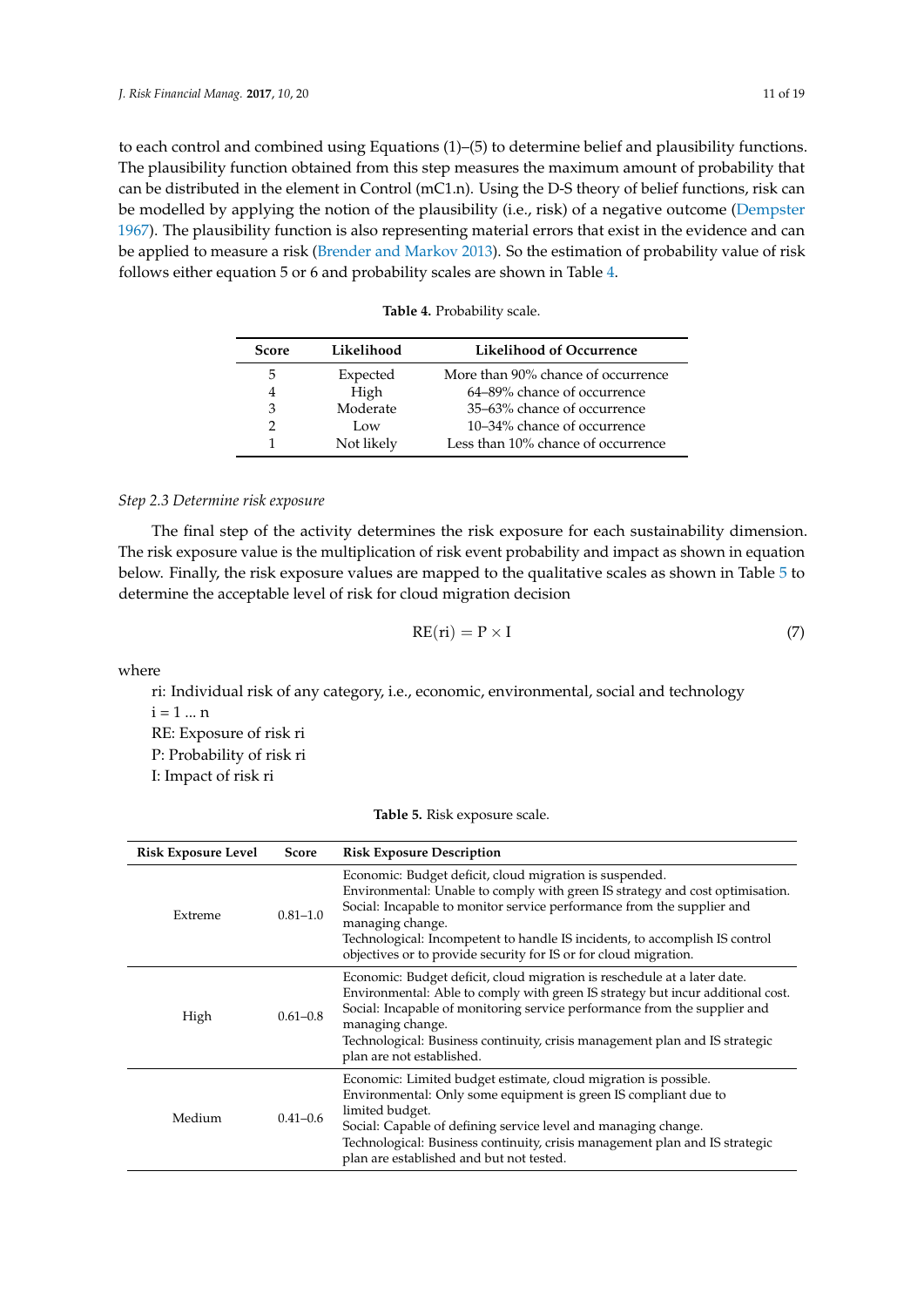<span id="page-11-0"></span>

| <b>Risk Exposure Level</b> | Score        | <b>Risk Exposure Description</b>                                                                                                                                                                                                                                                                                                                                               |
|----------------------------|--------------|--------------------------------------------------------------------------------------------------------------------------------------------------------------------------------------------------------------------------------------------------------------------------------------------------------------------------------------------------------------------------------|
| Low                        | $0.21 - 0.4$ | Economic: Reasonable budget estimate, adequate resource for cloud migration.<br>Environmental: Equipment is green IS compliant.<br>Social: Capable of defining service level and managing change.<br>Technology: Business continuity plan, crisis management plan and disaster<br>recovery plan are available and tested.                                                      |
| $0.0 - 0.2$<br>Very Low    |              | Economic: Moderate budget estimate, adequate resource for cloud migration.<br>Environmental: Equipment is green IS compliant.<br>Social: Capable of defining service level, provides adequate IS controls, storage<br>and managing change.<br>Technology: Business continuity plan, crisis management plan and disaster<br>recovery plan are available, tested and sufficient. |

**Table 5.** *Cont.*

# *5.3. Activity 3: Migration Decision and Risk Monitor*

This final activity undertakes the decision whether cloud migration is feasible after taking into account sustainability risk and its related controls. In a context of decision making under risk, we defined total risk exposure as a basis for cloud migration. This activity consists of three steps.

## *Step 3.1 Determine the overall sustainable risk*

Once the risk exposure values are obtained from sustainable dimensions, the overall sustainable risk value are averaged and can be written as follows. Similar equations are applied to environmental, social and technological dimensions. IS auditors derive conclusions based on the value of risk exposure which is used a basis to conclude the level of IS sustainability.

$$
Rsustainable(Economic) = \frac{RE1 + RE2 + \dots, REn}{n}
$$

where,

Rsustainable (Economic) = Total sustainable risk exposure for economic  $Ren = n$  number of risk exposure for economic.

## *Step 3.2 Decision for migration*

Once the overall sustainable risk exposure value is determined then it is necessary to undertake the migration decision. The evidence from the D-S theory support judgement from users' perspective. These findings lead on finding a solution for a feasible migration subjected to the following conditions:

## Type 1: Possible to migrate

A possible to migrate is applicable when the level of risk exposure is between very Low to Low and the value of risk exposure is between 0.51 and 1.0. This judgement is concluded based on the following criteria:

- (a) The number of sustainability dimensions that linked to a high risk exposure should be less than three.
- (b) Risk exposure is insignificant and can be mitigated by the existing controls.
- (c) The controls are adequate and have been designed in accordance with relevant legislations, regulations or best practices for the sustainability dimension which is deemed to be important.
- (d) There is adequate justification and documentation relevant to the cloud migration procedures and practised.
- (e) The cloud migration is for noncomplex application systems or the migration size is small.

Type 2: Reasonable to migrate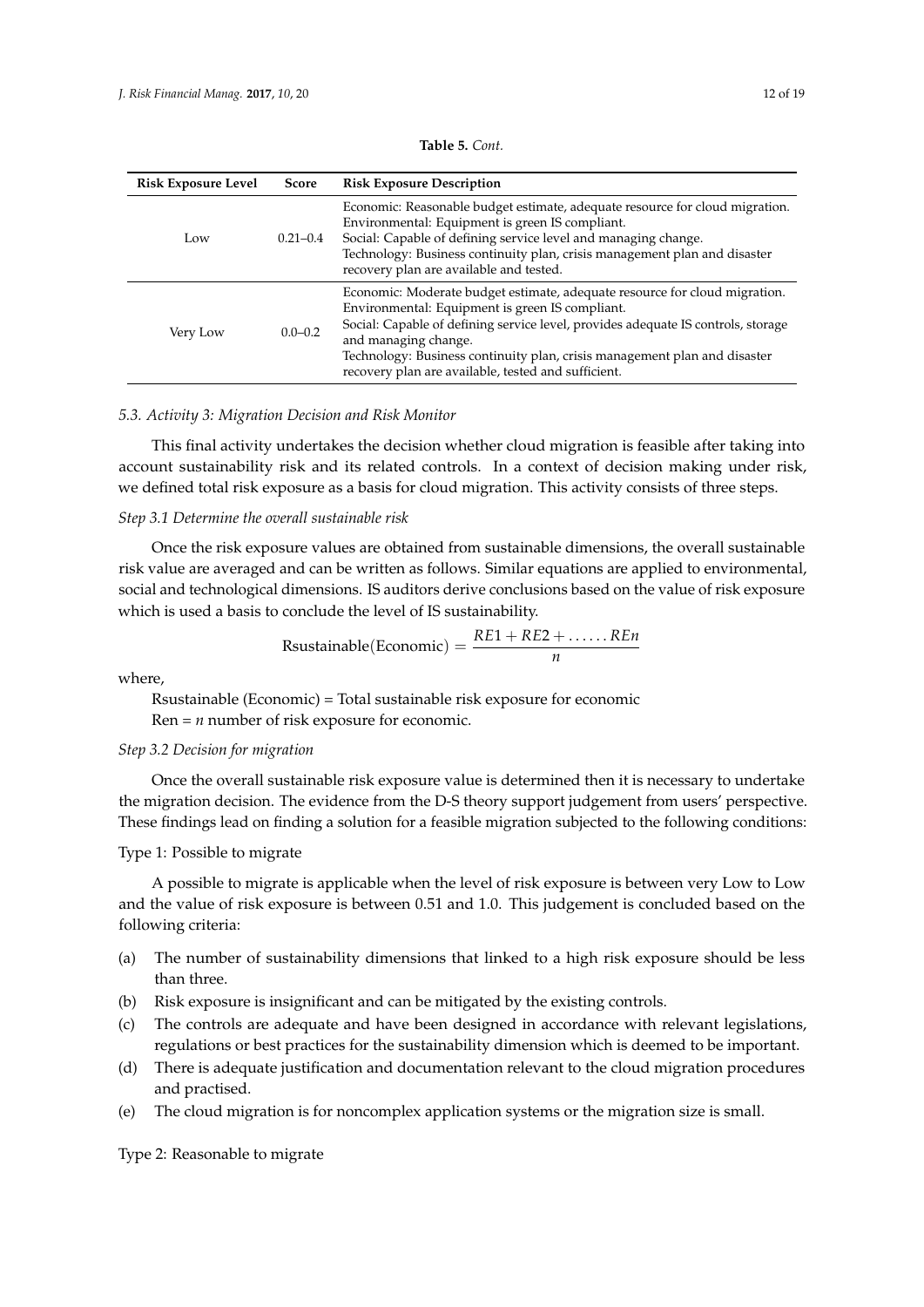A reasonable to migrate is described when the risk exposure is at medium level. This judgement is concluded when the following circumstances exist:

- (a) The number of sustainability dimensions that linked to a high risk exposure should be less than two.
- (b) There are evidence that threats or risk are manageable.
- (c) There is adequate justification and documentation relevant to the cloud migration procedures and practised.
- (d) The migration is intended for core systems of the organisation and the existing controls are effective and efficient to mitigate risks. Appropriate control measures are designed to minimise risk for each sustainability dimensions.

# Type 3: Unlikely to migrate

An unlikely to migrate condition is applicable when three or four of sustainability dimensions have high risk exposures. This judgment is issued when the following circumstances exist:

- (a) The controls are not adequate to mitigate risks.
- (b) The controls have not been designed in accordance with relevant legislations, regulations or best practises.

# *Step 3.3 Monitor the risk*

This step supports the risk monitoring activities by evaluating the existing risks and identifies new risks upon completion of cloud deployment. Cloud platforms can evolve by nature and changes could occur within the control domain. It is likely that new risks can emerge and/or probability of existing risks can be changed. Risk monitoring is essential for the process. Following the sensitivity analysis we advocate to investigate the impact if belief values of the information sources change. For example, cloud migration may need functional flexibility to support business activities and processes or the business may need to respond to new rules or to meet requirements of the new system during the cloud implementation. For this analysis, assume that one item control needs to be added due to the replacement functions of the IT system. We determine the degree of belief of this control and evaluate the changes based on D-S theory. The result will show the level of adequacy of the new control and varies with the changes in input belief. It is important to pay more attention on the items of control at higher levels because they have greater impacts on the overall risk evaluation than the items of control at the lower assertion levels.

# **6. Evaluation**

For evaluation purposes, we employ the approach into a real-world scenario in collaboration with the Malaysian Ministry of Health (MoH). Public hospitals in Malaysia are categorised into two types; regional/state and district hospital. The provision of healthcare services, number of bed and number of medical specialist are factors that determined the type of hospital. The MoH is a public organisation and its operations are located at the Head Quarters in Putrajaya. To date, there are 139 branches of MOH that provide public healthcare services nationwide. The goal of the study is to Support MoH with cloud-migration decision:

- Identify risk and possible control for making a viable sustainable decision;
- Examine the applicability of using sustainable dimension and risk for the cloud migration decision.

# *6.1. Migration Use Case*

The Ministry of Health (MoH) is a very large organisation. To date, there are more than 70,000 employees in the MoH and email service is the main medium for communication among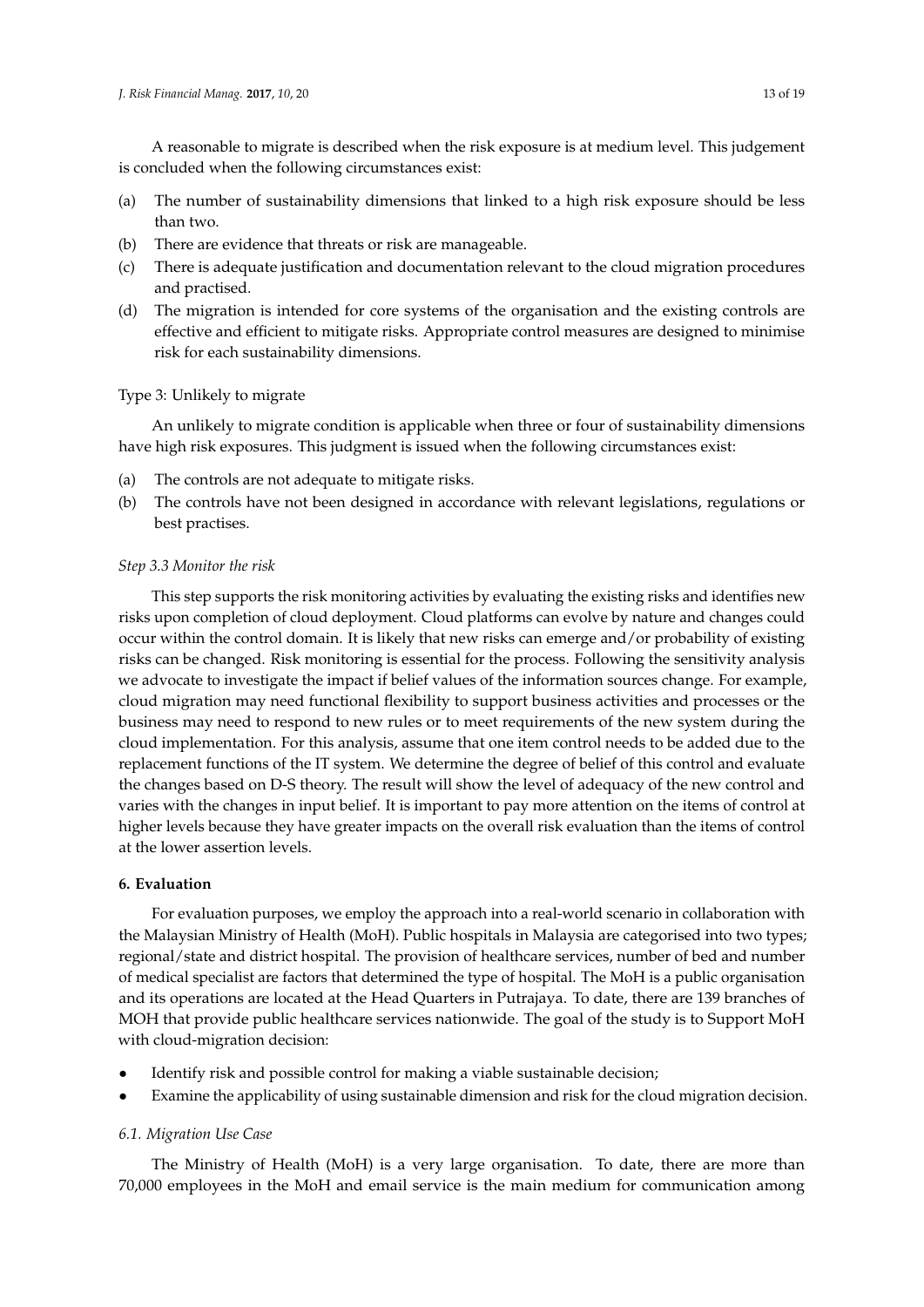employees from all locations. The ministry follows paperless communication strategy. Therefore, MoH has a huge amount of email transactions that are operating under the Internet connectivity of 32 Mbs in the head office. All emails are maintained on the mail server for legal/audit/documentary purposes and are archived for a period of 180 days. An allocation of 500 MB email storage is provided for individual employee and the email storage varies according to their roles and responsibilities. The total five years IT infrastructure maintenance cost for managing the email service is £20,000–£40,000 and data size will increase triple of the existing size, i.e., 45 TB.

## *6.2. Introduction of Risk Management Process*

# 6.2.1. Activity 1: Risk Management Context

The risk management team consists of one of the co-authors and two MoH internal staffs (IT and HR). The team performed a kick–off workshop with the key MoH staffs to initialize the risk management process. First step of this activity defines the migration profiles by analysing the migration scenario with the top MoH management. Cost reduction is one of the main goals that the management intends to achieve through cloud migration. However, it is also necessary to safeguard all e-mails through cloud.

# *Step 1.1 Define migration strategy*

The management of the MoH has developed migration strategy for the email services to be migrated into the cloud. The strategy began with the basic requirements prior to migration as stated below:

- Migration type: Type II: Partially migrate due to not considering the whole MoH.
- Service model: SaaS
- Deployment model: public
- Security assessment: access controls, data governance, change management, business continuity, incident handling, third party management, compliance to rules and regulations, auditability of virtual records, data retention policies and physical security.
- Migration size: The application and data requirements are identified. The application requirements include components, storage, integration point, business logic. Data requirements include files, registry information, size of data, sources and storage. The category of data and its sensitivity are also taken into consideration.

# *Step 1.2 Identify risks and general controls*

During this step an interview with the key MoH staffs is performed in order to identify the possible risks. These risks are then consolidated with general controls to mitigate the risks. Table [3](#page-9-0) already showed the general controls.

# 6.2.2. Activity 2: Risks Analysis and Control

In this step the goal is to obtain evidences of existing controls from the MoH infrastructure by interviewing eight (8) key IT staffs. About 22 questionnaires were distributed to the staff of MoH. The respondents were from operational to senior level of management and had a minimum of five (5) years' experience working with the MoH.

# *Step 2.1 Collect risk control evidences*

Based on the questionnaires, respondents are required to provide their belief on the adequacy of controls provided by the organisation. From the assessment, Economic risk  $(R1)$  has three types of controls to mitigate risk related to budget estimation, monitoring and changes in policies. Environmental has two type of controls, Social has three types of controls and Technology has four type of controls.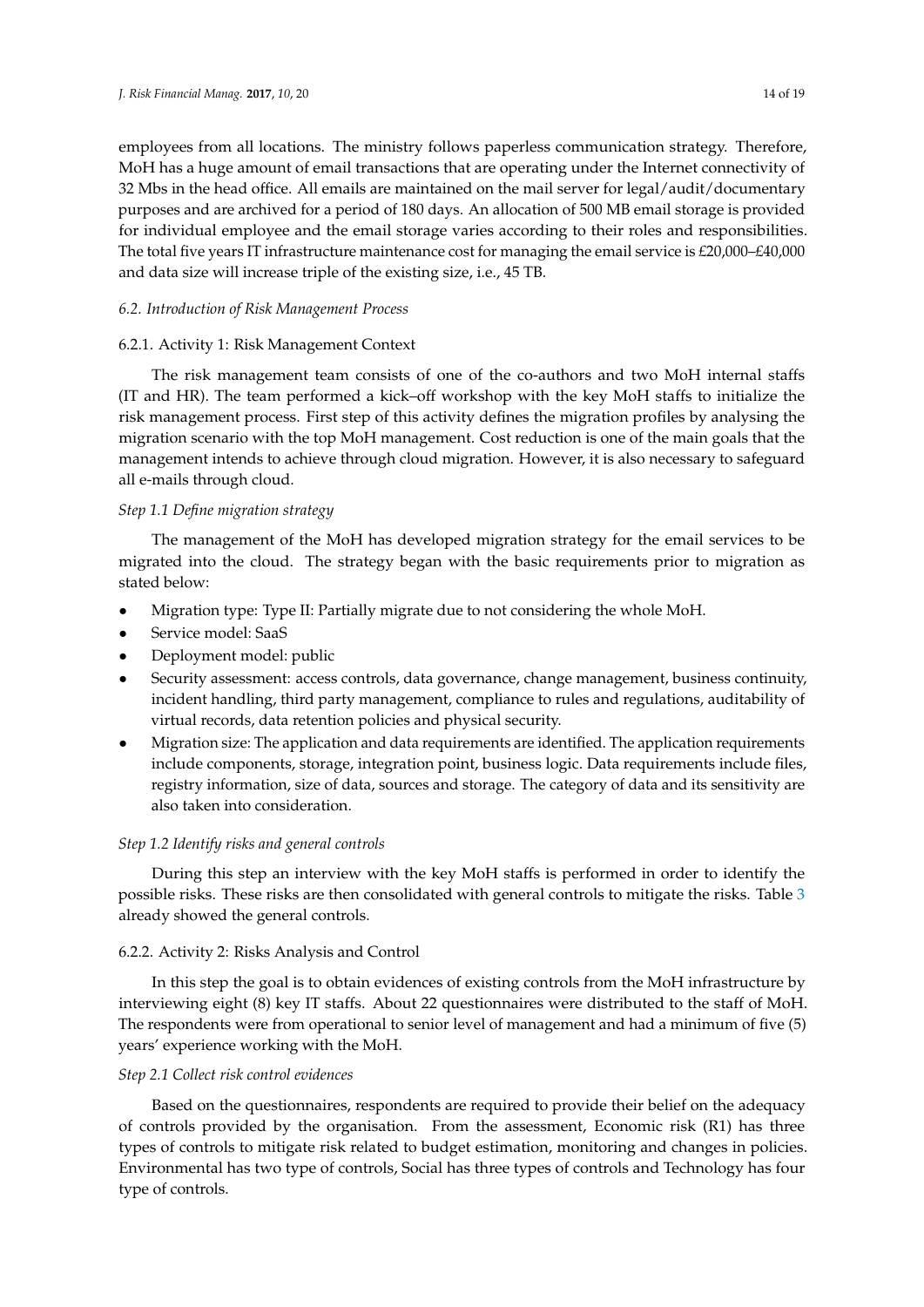#### *Step 2.2 Estimate risk probability and impact*

This step determines the risk event probability and impact based on the identified risks and evidence of controls. The probability mainly focuses on the belief by following the existing control. From this analysis, it was observed that mitigating controls for economic risks are provided by the organisation and there has been less commitment from the CSP to be involved in budget or financial arrangement for cloud migration. Under this context, the degree of belief considers that the existing risk can be mitigated. Here we obtained the value for C1 is 0.6, partially mitigate (P) is 0.3 and not mitigate (N) is 0.1. Note that, the result shows risk from the economic dimension and we can continue the calculation for the other dimensions as well.

K values for R1 are as follows:

$$
K = \prod_{i=1}^{n} 1 - 5(1 - mR1(A)) + \prod_{i=1}^{n} 1 - 5(1 - mR1(p)) - \prod_{i=1}^{n} 1 - 5(1 - mR1(I)) = 0.4 \times 0.5 \times 0.4 \times 0.4 \times 0.3 + 0.7 \times 0.5 \times 0.7 \times 0.7 \times 0.7 - 0.1
$$
  
×0 × 0.1 × 0.1 = 0.12965

and the m-values are:

 $m(A) = 0.9259$  $m(P) = 0.0740$  $m(N) = 0.00000$ 

Then, we determine the overall beliefs and plausibility that the assertion is adequate or partially adequate.

Bel (A) = 0.9259, Bel (P) = 0.0740  
\n
$$
Pl(A) = 1 - Bel(P) = 1 - m(P) = \prod_{i=1}^{n} i = 1 - 5(1 - mi(P)) \div K = 0.9259
$$
\n
$$
Pl(P) = 1 - Bel(A) = 1 - m(A) = \prod_{i=1}^{n} i = 1 - 5(1 - mi(P)) \div K = 0.0740
$$

#### *Step 2.3 Determine risk exposure*

<span id="page-14-0"></span>For decision making purposes, it is necessary to evaluate all risk factors and understand all the relevant issues. The summary of the complete assessment of overall m-values and risk exposure are depicted in Table [6.](#page-14-0)

| <b>Table 6.</b> The overall m-values and risk exposures. |  |
|----------------------------------------------------------|--|
|----------------------------------------------------------|--|

| Sustainable       | m-Values |           |                     | <b>Weight Factor</b> | Probability | <b>Risk</b>       |
|-------------------|----------|-----------|---------------------|----------------------|-------------|-------------------|
| <b>Dimensions</b> | Mitigate | Inbetween | <b>Not Mitigate</b> | (Impact)             | Value       | Exposure          |
| Economic          |          |           |                     |                      |             |                   |
| R <sub>1</sub>    | 0.9259   | 0.07404   | $\Omega$            | 0.673                | 0.0741      | 0.0498693         |
| R <sub>2</sub>    | 0.6666   | 0.25      | $\Omega$            | 0.256                | 0.3334      | 0.053504          |
| R <sub>3</sub>    | 0.9795   | 0.0204    | $\Omega$            | 0.07                 | 0.0205      | 0.001435          |
|                   |          |           |                     | Total 0.1366547      |             |                   |
| Environment       |          |           |                     |                      |             |                   |
| R4                | 0.7222   | 0.2222    | 0.0555              | 0.6333               | 0.2778      | 0.1759307         |
| R <sub>5</sub>    | 0.8378   | 0.1351    | 0.027               | 0.2667               | 0.1622      | 0.0432587         |
|                   |          |           |                     |                      |             | Total 0.2191895   |
| Social            |          |           |                     |                      |             |                   |
| R <sub>6</sub>    | 0.8974   | 0.0769    | 0.0256              | 0.2179               | 0.1026      | 0.0223565         |
| R7                | 0.8591   | 0.1126    | 0.0281              | 0.4676               | 0.1409      | 0.0658848         |
| R8                | 0.9523   | 0.0357    | 0.0119              | 0.3143               | 0.0477      | 0.0149921         |
|                   |          |           |                     |                      |             | Total 0.1032335   |
| Technology        |          |           |                     |                      |             |                   |
| R <sub>9</sub>    | 0.9692   | 0.0307    | $\Omega$            | 0.2554               | 0.0308      | 0.0078663         |
| R <sub>10</sub>   | 0.875    | 0.1111    | 0.138               | 0.1129               | 0.125       | 0.0141125         |
| <b>R11</b>        | 0.918    | 0.0819    | $\Omega$            | 0.5861               | 0.082       | 0.0480602         |
| <b>R12</b>        | 0.922    | 0.0649    | 0.0129              | 0.454                | 0.078       | 0.355412          |
|                   |          |           |                     |                      |             | Total 0.105451    |
|                   |          |           |                     |                      |             | Overall 0.1411322 |
|                   |          |           |                     |                      |             |                   |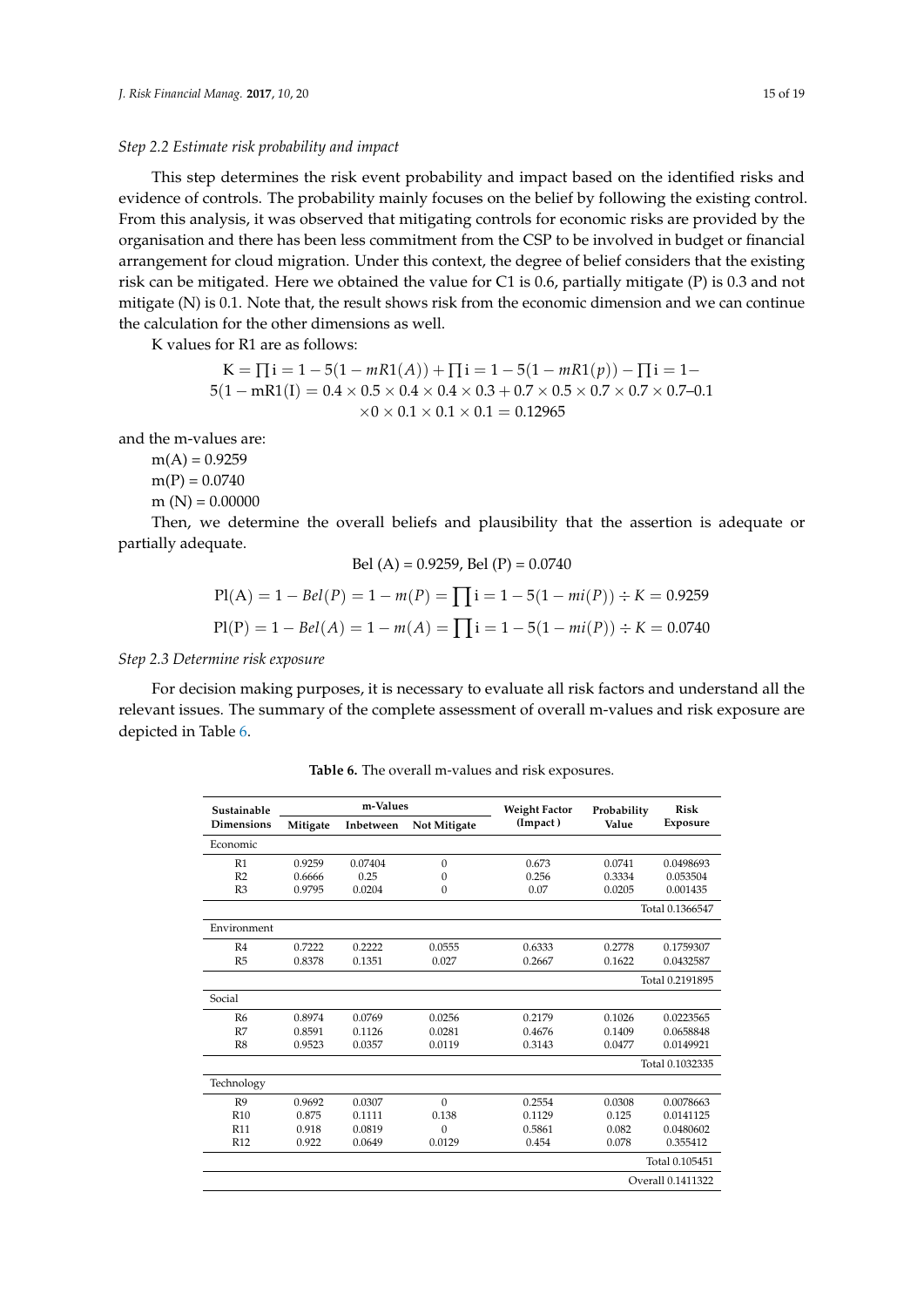### 6.2.3. Activity 3. Migration Decision and Risk Monitor

#### *Step 3.1 Determine the overall sustainable risk*

In order to assess the feasibility of the cloud migration, it is necessary to incorporate the overall sustainability risks. The overall sustainability risk for this case study is 0.1411. As stated previous section we consider five different risk scales for sustainability. The overall risk value is very low for the study context. This value justifies based on the migration context and its low complexity.

#### *Step 3.2 Decision for migration*

From the overall sustainability risk, it could be concluded that Type I of decision making can be applied as it has low score and migrating to cloud is possible as overall controls are adequate to mitigate economic risk, environmental risk, social risk and technology risk.

#### *Step 3.3 Risk Evaluation Monitor*

As the decision for migration is taken, initially monitoring activity should be taken into consideration the risk factors that do not have adequate evidence of control such as environmental, technology, and social. Furthermore, it is worth mentioning that once the migration is taken in place, the MoH user new requirements need to be addressed. For example, if the management plans to expand the network capacity of cloud system, this decision may involve additional cost relating to integration, installation and maintenance. To show the changes in overall belief when estimation of cost is changes, the above arithmetic measures are used to identify new degree of belief, m-values as well as risk exposure within economic dimension. If the changes vary in significant values and may increase the probability for risk exposure, the organisation may reconsider to pay more attention on the budget estimation, which include hidden cost, monitoring and contingency plan.

#### *6.3. Discussion*

The risk driven sustainable cloud migration decision support is certainly assisted MoH for making their migration decision and considering cloud into their existing business process. The approach supports analysing all potential risks from the four sustainable dimensions, so that MoH can determine the viability of cloud migration.

#### 6.3.1. Applicability of the Sustainable Cloud Migration Approach

We have made several observations. The underlying activities within the process are operational and adequate. The only issue is with understanding D-S theory by the MoH users. However, if we can automate the activities then users do not need to be aware of the complex calculations for risk analysis.

## 6.3.2. Sustainability Risk Driven Approach for Sustainable Cloud Migration

The integration of sustainable risk driven approach for cloud migration supports users understand the possible risks before considering cloud migration. Our work considers risks from four different sustainability dimensions which ease to understand the potential negative consequences if the migration decision is taken by the management. Organisations are considering changes for day-to-day business environment, therefore decision should be sustainable for the overall business continuity and continuous improvement [\(Dempster](#page-17-16) [1968\)](#page-17-16). In particular, there is always external pressure to MoH for providing cost saving services and internal operations. Therefore, migration to cloud could be a viable option but it is necessary to know what could go wrong if the migration decision is taken. Our work effectively supports towards this direction.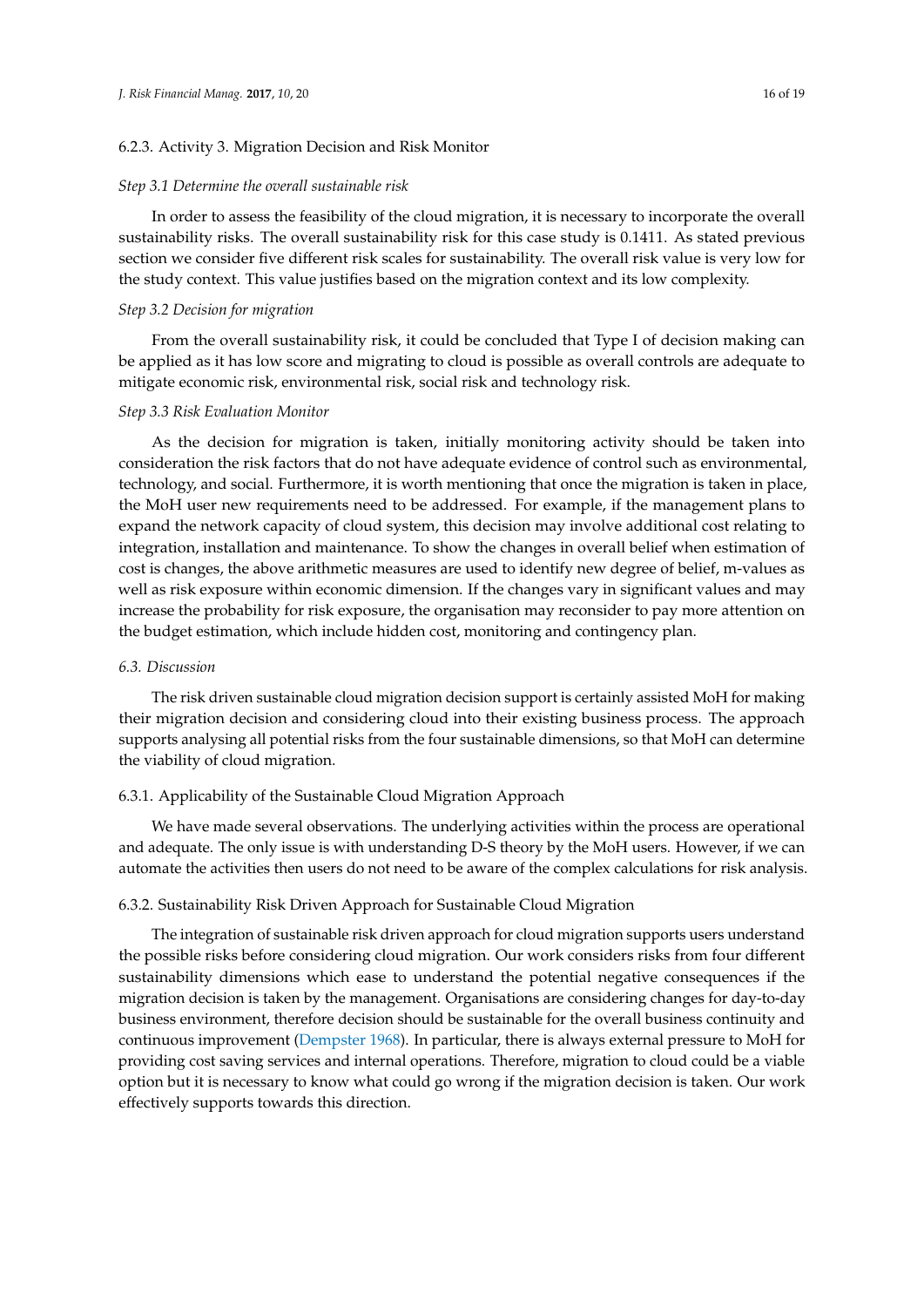Migrating into cloud presents new challenges and these challenges pose any potential risks specifically relating to technology and economic. There are also risks based on the existing computing context. Therefore, it is necessary to consider all these inherent risks if the cloud computing is considered to support the business. In this paper, we discussed how organisation can manage inherent risks for cloud migration by linking it with sustainability. These risks are already existed within the organisation and due to the cloud migration it is necessary to further evaluate the risks. The identified general control from both in house and CSP allows to evaluate the likelihood of risks depending on the degree of belief for the risk mitigation. The sustainability risks that make up our work are derived from the potential negative impacts that have emerged as important within organisation.

#### 6.3.4. Risk Management Process and Artefacts

The MoH employees agreed that the underlying activities for the sustainability risk driven process are adequate to identify and analysing the possible risks. The process initiates with the migration profile that helps to understand what the organisation would like to migration within existing context so that possible risks from the sustainable can be identified. Risks analysis activities depend on individual degree of belief of the existing control for the risk mitigation using the D-S theory so that risk exposure can be determined accurately. This aims to support the informed migration decision. The artefacts produced by the activities are mainly textual tabular format and provide a reasonable clear view of risks.

# 6.3.5. Limitations of the Framework and Study Validity

Our main observation with the approach is that it is difficult for the MoH employees to understand the risk exposure calculation due to the complexity of determining the probability values. However, we are planning to automate the calculation so that user intervention can be reduced for the risk estimation. We also do not follow risk monitor activity as the decision for migration approved and there is an internal time frame for execution. Therefore, it is difficult at this stage to analyse the evolution of risks. The studied context is from a single case, there is a possibility of expectation bias and the identified results cannot be fully generalized. The MoH interviewed employees have adequate technical knowledge and it helps us to validate the work and reduce from any lack of knowledge to understand the approach and terminology.

## **7. Conclusions**

There are many challenges in cloud computing despite of significant benefits. These challenges can pose any potential risk that could outweigh the expected benefits. Risk management is certainly critical for analysing these challenges and offers realistic plan for the risk control and business continuity. We advocate integrating an effective risk management practice during the cloud migration decision so that organisation can forecast the sustainability of cloud to support business needs. The proposed sustainable risk-driven approach for supporting cloud migration decision is based on the evidential reasoning approach using D-S theory of belief functions. The proposed approach allows decision makers to justify the adequacy of controls provided by the organisation to mitigate the identified risks. The application of the approach to a real case study has been very promising specifically for providing early warning about the issues that need adequate attention. The results from the risk management activities have directly incorporated into the studied context in order to support them with their migration decision. We are currently working on defining a guideline for the risk management activities along with a proper checklist so as to provide better hands-on support to the potential cloud users. We are also planning to apply the approach into different context to generalize our findings.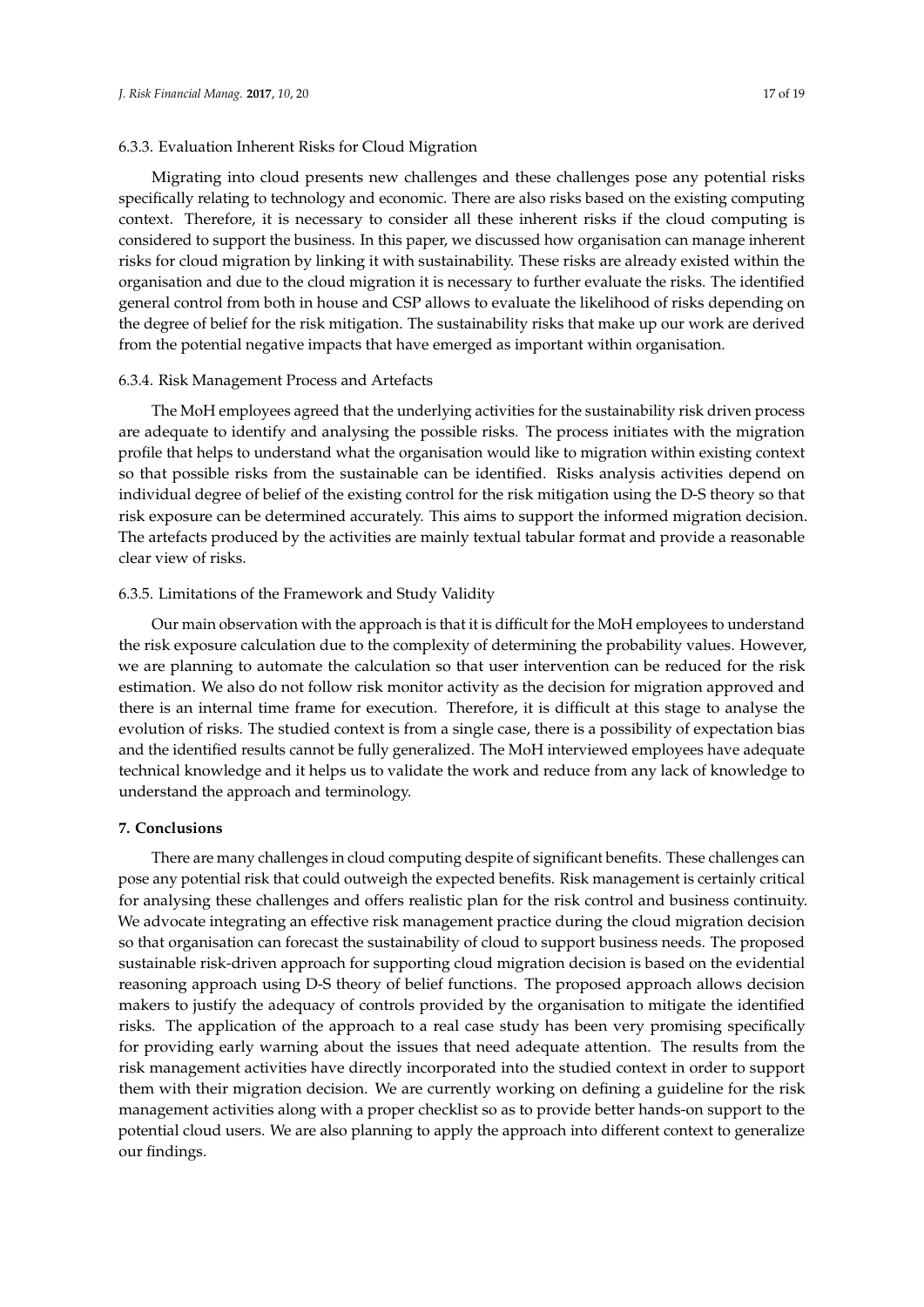**Acknowledgments:** This work is partly supported by the Public Service Department of Malaysia and the National Audit Department of Malaysia.

**Author Contributions:** Alifah Aida Lope Abdul Rahman carried out the background work and developed the risk management method based on the review of the state-of-the-art works. She also initial drafted the manuscript with Shareeful Islam. Shareeful Islam also supported the initial draft and with the evaluation part. Christos Kalloniatis contributed with the evaluation part and review of the risk management method. Stefanos Gritzalis contributed by reviewing the whole paper and finalizing the conclusion and abstract. All authors contributed to the write up and review and have approved the paper manuscript.

**Conflicts of Interest:** The authors declare no conflict of interest.

## **References**

- <span id="page-17-12"></span>Accenture. 2010. *Cloud Computing and Sustainability: The Environmental Benefits of Moving to the Cloud*. Hong Kong: Accenture, pp. 1–11.
- <span id="page-17-5"></span>Asif, Muhammad, Cory Searcy, Ambika Zutshi, and Olaf A. M. Fisscher. 2013. An integrated management systems approach to corporate social responsibility. *Journal of Cleaner Production* 56: 7–17. [\[CrossRef\]](http://dx.doi.org/10.1016/j.jclepro.2011.10.034)
- <span id="page-17-18"></span>Awasthi, Anjali, and Satyaveer S. Chauhan. 2011. Using AHP and Dempster–Shafer theory for evaluating sustainable transport solutions. *Environmental Modelling & Software* 26: 787–96.
- <span id="page-17-11"></span>Bash, Cullen, Tahir Cader, Yuan Chen, Daniel Gmach, Richard Kaufman, Dejan Milojicic, and Puneet Sharma Shah. 2011. *Cloud Sustainability Dashboard, Dynamically Assessing Sustainability of Data Centers and Clouds*. Palo Alto: HP Laboratories, HPL-2011-148.
- <span id="page-17-10"></span>Behrend, Tara S., Eric N. Wiebe, Jennifer E. London, and Emily C. Johnson. 2011. Cloud computing adoption and usage in community colleges. *Behaviour & Information Technology* 30: 231–40.
- <span id="page-17-17"></span>Beynon, Malcom, Darren Cosker, and David Marshall. 2011. An expert system for multi-criteria decision making using Dempster Shafer theory. *Expert Systems with Applications* 20: 336–57. [\[CrossRef\]](http://dx.doi.org/10.1016/S0957-4174(01)00020-3)
- <span id="page-17-8"></span>Brender, Nathalie, and Iliya Markov. 2013. Risk perception and risk management in cloud computing: Results from a case study of Swiss companies. *International Journal of Information Management* 33: 726–33. [\[CrossRef\]](http://dx.doi.org/10.1016/j.ijinfomgt.2013.05.004)
- <span id="page-17-6"></span>Chang, Victor, David De Roure, Gary Wills, and Robert Walters. 2011. Case studies and organisational sustainability modelling presented by cloud computing business framework. *International Journal of Web Services Research* 8: 26–53. [\[CrossRef\]](http://dx.doi.org/10.4018/JWSR.2011070102)
- <span id="page-17-15"></span>Dempster, Arthur P. 1967. Upper and lower probabilities induced by a multivalued mappings. *The Annals of Mathematical Statistics* 38: 325–39. [\[CrossRef\]](http://dx.doi.org/10.1214/aoms/1177698950)
- <span id="page-17-16"></span>Dempster, Arthur P. 1968. A generalization of Bayesian inference. *Journal of the Royal Statistical Society* 30: 205–47.
- <span id="page-17-7"></span>ENISA. 2009. Cloud Computing Benefits, Risks and Recommendations for Information Security. Available online: <https://resilience.enisa.europa.eu/cloud-security-and-resilience/publications> (accessed on 2 June 2017).
- <span id="page-17-9"></span>Gruschka, Nils, and Luigi Lo Iacono. 2009. Vulnerable Cloud: SOAP Message Security Validation Revisited. Paper presented at IEEE International Conference on Web Services, Los Angeles, CA, USA, July 5–10; pp. 625–31.
- <span id="page-17-4"></span>Harmon, Rober, and Haluk Demirkan. 2011. The Next Wave of Sustainable IT. *IEEE IT Professional* 13: 19–25. [\[CrossRef\]](http://dx.doi.org/10.1109/MITP.2010.140)
- <span id="page-17-13"></span>Harmon, Rober R., Tugrl Daim, and David Raffo. 2010. Roadmapping the Future of Sustainable IT. Paper presented at IEEE Conference on Technology Management for Global Economic Growth, Phuket, Thailand, July 18–22; pp. 1–10.
- <span id="page-17-14"></span>Hessami, Ali G., Feng Hsu, and Hamid Jahankhani. 2009. *A Systems Framework for Sustainability*. Berlin and Heidelberg: Springer, pp. 76–94.
- <span id="page-17-2"></span>Islam, Shareeful, Stefan Fenz, Edgar Weippl, and Christos Kalloniatis. 2016. Migration Goals and Risk Management in Cloud Computing: A Review of State of the Art and Survey Results on Practitioners. *International Journal of Secure Software Engineering* 7: 44–73. [\[CrossRef\]](http://dx.doi.org/10.4018/IJSSE.2016070103)
- <span id="page-17-3"></span>Islam, Sahreeful, Stefen Fenz, Edgar Weippl, and Haris Mouratidis. 2017. A Risk Management Framework for Cloud Migration Decision Support. *Journal of Risk and Financial Management* 10: 10. [\[CrossRef\]](http://dx.doi.org/10.3390/jrfm10020010)
- <span id="page-17-0"></span>Kalloniatis, Christos, Haris Mouratidis, and Shareeful Islam. 2013. Evaluating Cloud Deployment Scenarios Based on Security and Privacy Requirements. *Requirements Engineering* 18: 299–319. [\[CrossRef\]](http://dx.doi.org/10.1007/s00766-013-0166-7)
- <span id="page-17-1"></span>Khajeh-Hosseini, Ali, Ian Sommerville, Jurgen Bogaerts, and Pradeep Teregowda. 2011. Decision Support Tools for Cloud Migration in the Enterprise. Paper presented at IEEE 4th International Conference on Cloud Computing, Hangzhou, China, October 11–14; pp. 542–48.